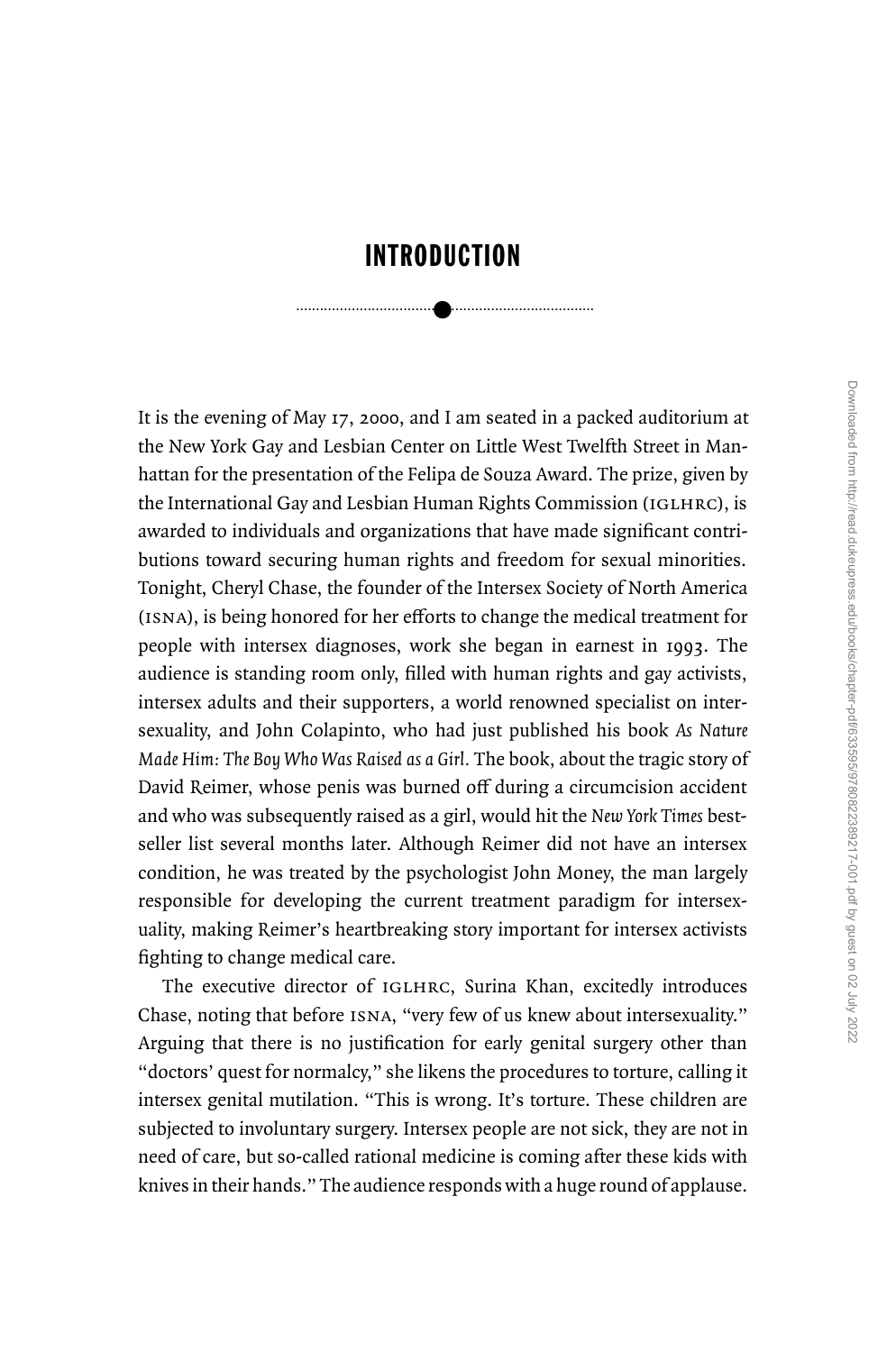Although I am deeply sympathetic to intersex adults' criticisms of their medical care, Khan's comments paint a disturbing image of half-crazed doctors running down hospital corridors wielding knives—one that clashes with my knowledge of clinicians working in the field of intersexuality, whose intentions are more benevolent. I wonder what the clinical specialist in the audience makes of the claim that he and his colleagues are mutilating children. I furtively glance over to gauge his response; his face is expressionless, unreadable. It is hard not to get caught up in the heartfelt emotion of the moment and to be excited by the radical rethinking of intersexuality implied by the director's critique: Why are gender-atypical bodies construed as a medical problem? Should the medical profession have the right to make treatment decisions at all for people born with intersex conditions? But it is equally hard to believe that the issue is as simple as doctors torturing children. I am brought back to the moment by a huge round of applause as Chase takes the stage.

Chase tells a deeply moving story about her parents' experience at her birth. She explains that when she was born her mother knew something was wrong with her baby; and that doctors sedated her mother for three days while they figured out what to tell her. Eventually the doctors told her parents that they had a ''deformed boy'' and sent them on their way. At age one and a half, Chase's parents took her to be evaluated by specialists who concluded that their son was actually a girl with a large clitoris. As she tells it tonight, ''the doctors decided to remove my clitoris, told my family to leave town and not tell anyone what had happened, and to destroy all the old photos of me as a boy,'' recommendations that sent a loud message that their daughter's condition was shameful and something to be hidden at all costs. ''They felt that by doing this I would become a well-adjusted girl, marry a man, and have children,'' Chase says with a wry smile, adding: ''Well, their prediction did not work out.'' The last point elicits uproarious laughter—Chase is a lesbian and then she pointedly adds, ''They picked the wrong person to do this to.''

Although her language and demeanor is more tempered, Chase's analysis of what is problematic about the treatment of intersexuality is not far removed from Khan's. Doctors, she argues, do not understand female sexuality, think homosexuality is a failure of treatment, refuse to refer families to therapists and social workers, and encourage parents never to discuss the diagnosis with others or the child, thus instilling extraordinary shame in parents (and hence the child) about the condition. Focused on normalizing infants, she notes, doctors have failed to ask what intersex individuals themselves want. Early genital surgery, she says, is intersex genital mutilation,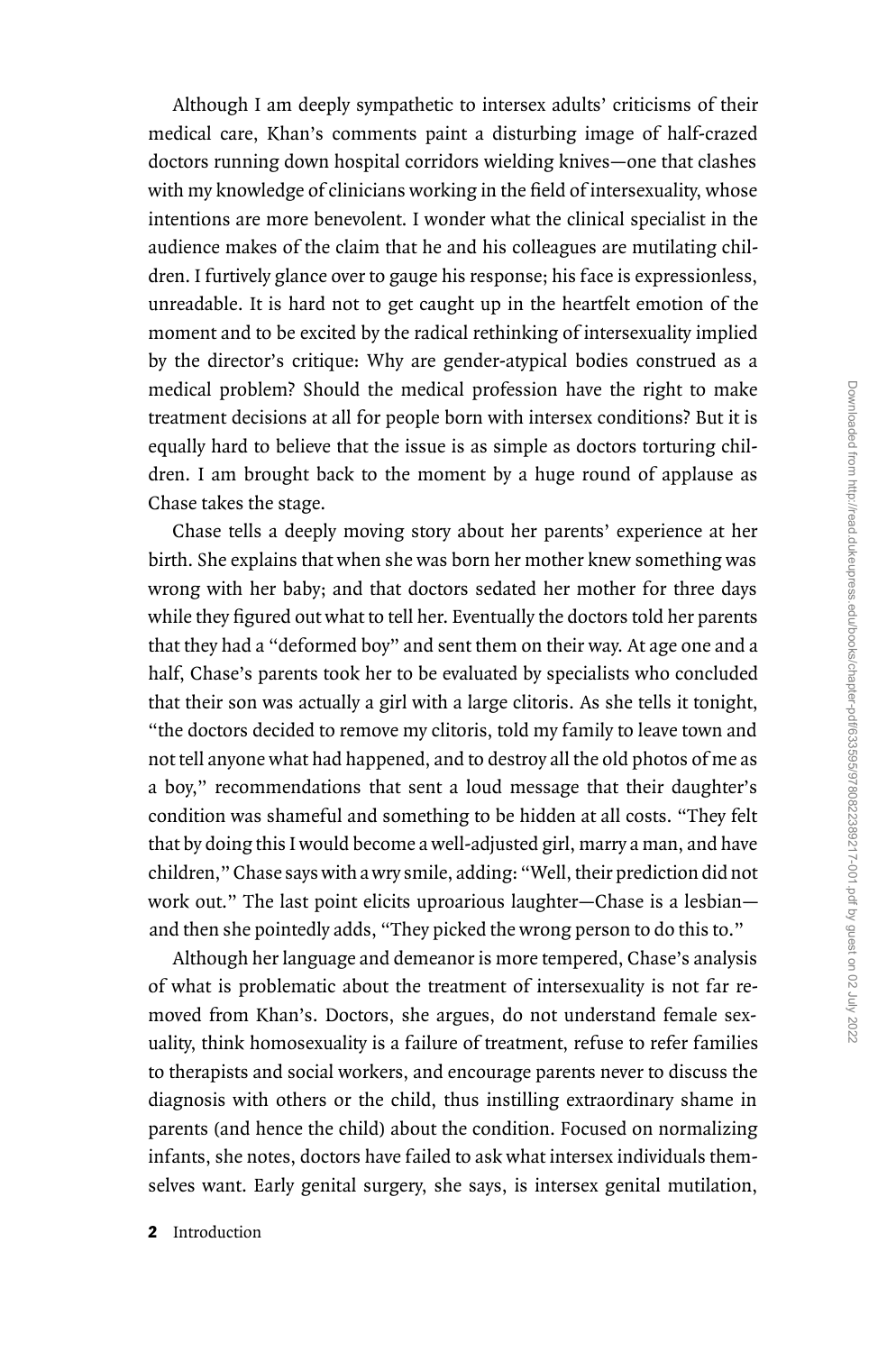and ''the number of people targeted is one in two thousand or five a day,'' recasting what doctors understand as medical treatment as, instead, a gender battle waged on the bodies of small children.

Fast forward to October 2005 when fifty international experts in such fields as pediatric endocrinology, pediatric urology, genetics, and genderidentity development are gathered in Chicago to revise treatment guidelines for infants born with what are broadly called intersex diagnoses.<sup>1</sup> It is the first time researchers and clinicians will so thoroughly revisit the medical standard of care for these diagnoses since Money and his associates first proposed treatment standards in the 1950s. Chase and another patient advocate have also been invited to participate, a kind of collaboration unimaginable a few years earlier. The meeting would not have happened without intersex activists' growing chorus of demands, beginning in the early 1990s, for changes in medical treatment practices that had driven the field into a deep and divisive crisis by the year 2000.

The earliest challenges to the traditional treatment paradigm came from a number of adults who had been treated as children and who felt that this treatment paradigm, with its focus on rapid gender assignment and genital surgery, had caused extraordinary and irrevocable harm, even though it had been designed to ease their psychological and social adjustment. They pointed to the lack of complete and honest disclosure to parents about the child's anatomy and condition and to the child about her or his treatment history, to the rush to normalize atypical genitals by performing surgery, and to the desire to erase gender atypicality in the name of care. In addition, some of these individuals have asked why bodies challenging traditional beliefs about gender difference have been construed as problematic and forced to conform to male and female ideals through hormonal and surgical shoehorns (Fausto-Sterling 1993). While doctors decided how to deal with bodies that transgressed naturalized ideas about gender difference, intersex activists and others argued that it was the rigid ideas of gender difference that were transgressing the nature of their bodies.

At the Chicago meeting, participants agree to recommend several important changes to care that demonstrate a significant shift in thinking. Providing recognition and advising caution, the guidelines state that intersex conditions are not shameful and suggest that psychological care should be integral to medical treatment. Given that patients and parents (and even clinicians) often find the terminology and labels surrounding intersex diagnoses confusing, misleading, stigmatizing, and distressing, participants agree to change the medical nomenclature. In the proposed system, the term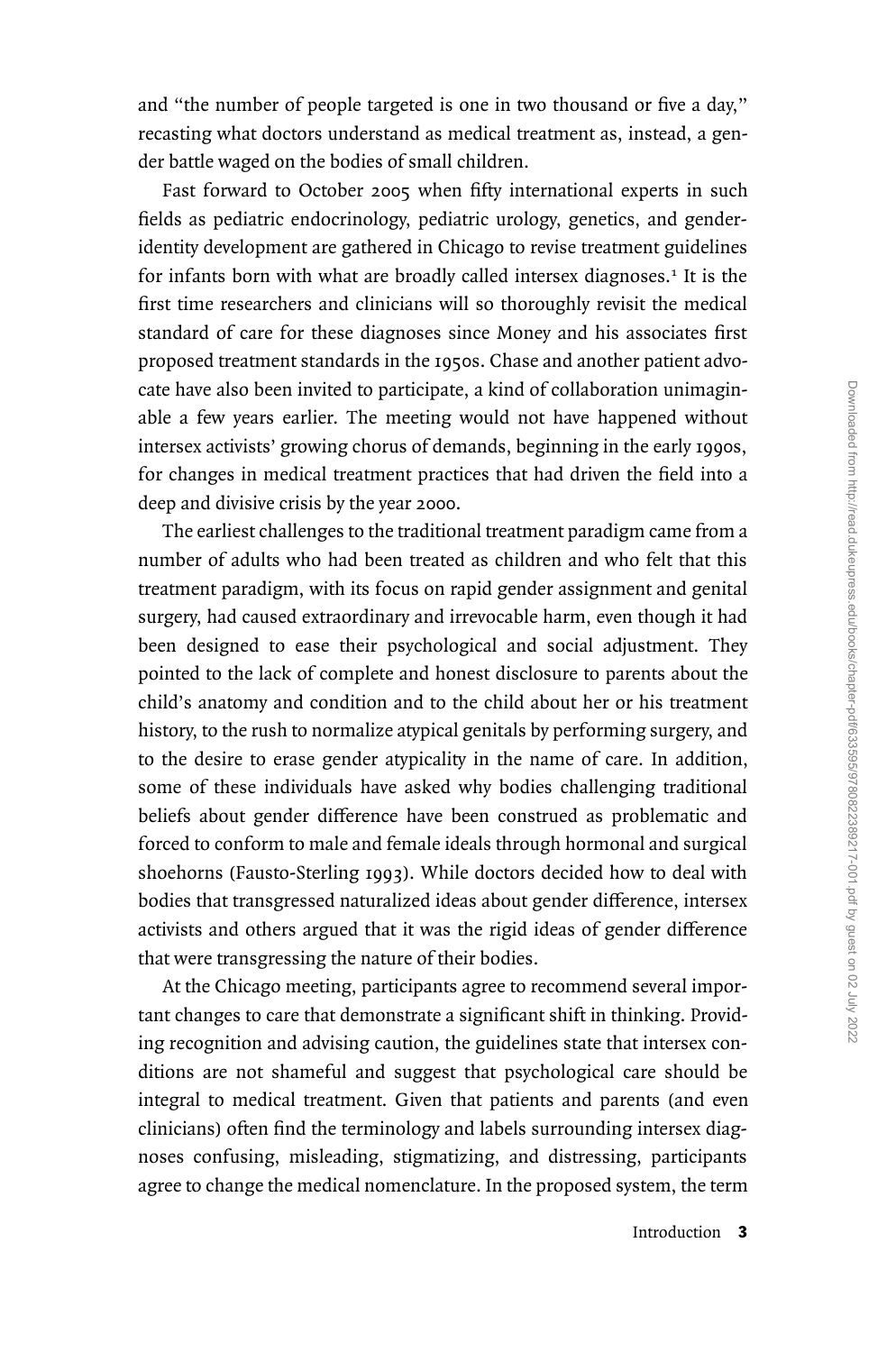*intersex* would be replaced by the more general descriptor ''disorders of sex development" (DSD), referring to congenital conditions in which chromosomal, gonadal, or anatomical sex development is atypical. Other terms such as *hermaphroditism, sex reversal,* and gender-based diagnostic labels were to be replaced by a system based on clinically descriptive terms (e.g., *androgen insensitivity syndrome*).≤

Suggesting a willingness to think more expansively about culture-bound assumptions about gender and its relationship to sexuality, the guidelines note that homosexuality should not be construed as an indication of incorrect gender assignment, a point that Chase had made five years earlier at an annual meeting of pediatric endocrinologists, the specialists primarily responsible for treating children with DSD. Participants also recommend that the potential for fertility—originally emphasized for female gender assignment only—be an important consideration for male gender assignment as well.

Despite the unquestionably positive developments they encompass, the guidelines also encapsulate the more entrenched obstacles to medical understandings of and treatment practices for intersexuality. From the standpoint of treatment, the new guidelines fail to resolve an issue that lies at the center of current controversies—early genital surgery. The guidelines acknowledge that there are minimal systematic outcome data about genital surgery, that orgasmic capability may be harmed or even destroyed by such surgery, and that there is little documentation to support the widely held belief that early surgery relieves parental distress about atypical genitals. The statement nevertheless says that surgery can be considered for young girls with ''severe'' genital virilization, which would include procedures to reduce a ''too-large'' clitoris or to create, open, or elongate a vagina on babies and toddlers<sup>3</sup>

Although the guidelines incorporate important changes based on intersex adults' and others' criticisms of care and will foster increased awareness of these criticisms among physicians, they demonstrate an unwillingness (or inability) to think about intersexuality in terms other than biomedical (and pathological). From the physician's point of view, gender assignment or surgical techniques are controversial, but the existence of intersex bodies and the need to treat them are not. From a medical standpoint, what is at issue in debates over intersexuality is not the category intersex per se, but what theories and technologies are most appropriate to treat individuals with intersex diagnoses. It is rare for clinicians to view the line separating intersex from non-intersex as culturally determined because most physicians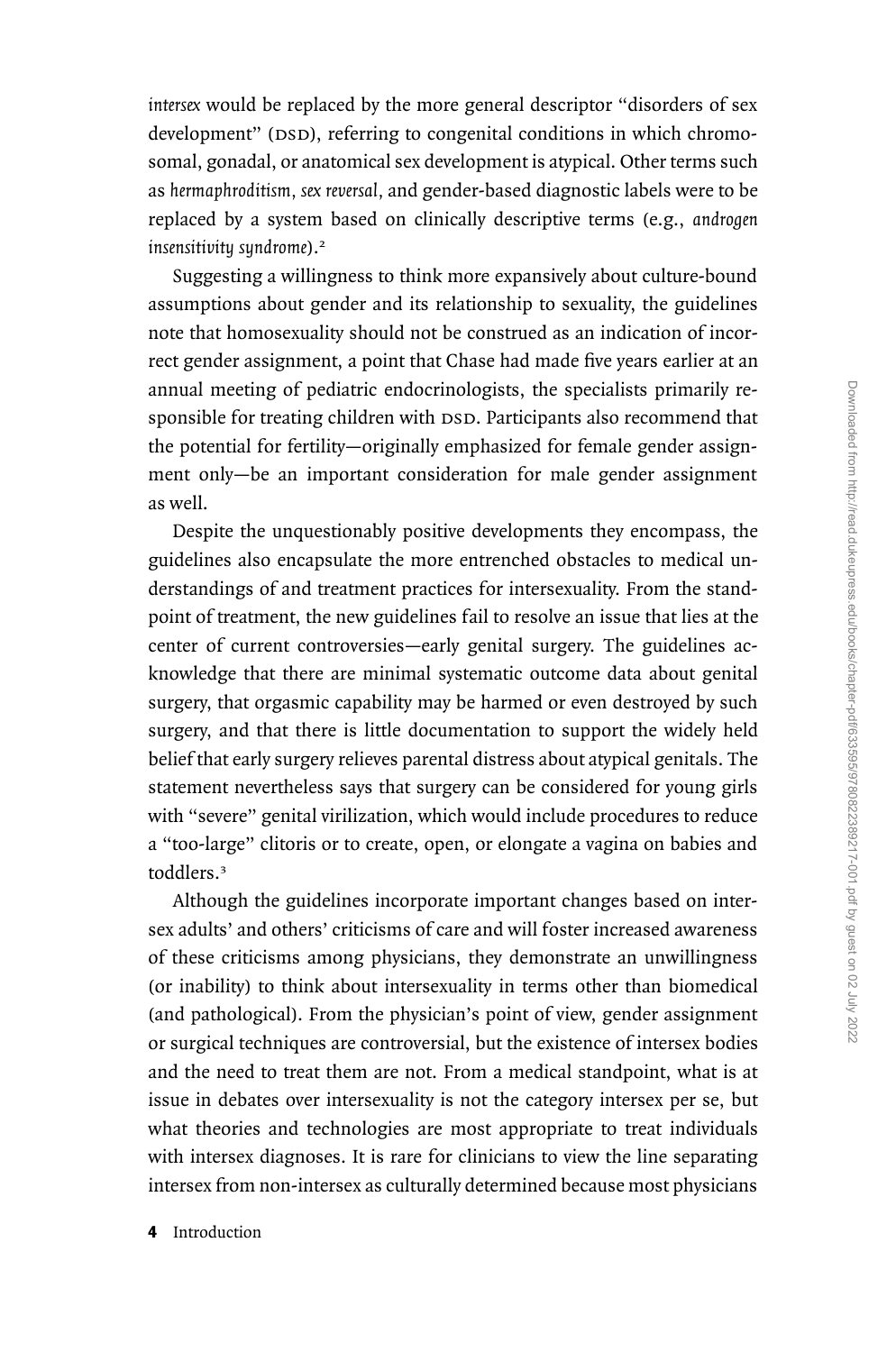see their taxonomies as apart from culture, not as reproducing culture (Kessler 1998). But the whole reason intersex even exists as a category is because these bodies violate *cultural* rules about gender. These rules assume an agreement among a series of somatic characteristics (chromosomes, gonads, genitals, and secondary sex characteristics) and more phenomenological processes such as gender identity, gender role, and sexuality. The debates over when to perform surgery and how best to decide gender assignment obscures the fact that in trying to make infants with intersex diagnoses "normal" boys and girls, physicians and parents are necessarily drawing on cultural ideas about what constitutes male and female.

By avoiding these broader questions and issues, including whether gender atypical bodies require treatment, the guidelines sustain the assumptions that physicians should intervene in embodied processes to control the "sex" of the body, that treatment might be a wholly unambiguous good, and that good intentions result in good care. These assumptions stem from the fact that biomedicine, characterized by pragmatic thinking and preoccupied with materiality and physicality, often atomizes or individualizes issues and pinpoints the body and its parts as appropriate sites of intervention. Science and medicine normalize the view that adjusting the material world to human aspirations is a positive goal (Rapp 1999).

My reason for lingering on these guidelines is not because I (or anyone else) expected them to solve all aspects of these debates once and for all, but because they illustrate that questions still linger of exactly which aspects of intersexuality are open to questioning, who belongs ''inside'' to evaluate medicoscientific problems, and to what extent they are allowed to participate (Harding 1991). Perhaps unsurprisingly, given their narrow, medicalized view of intersexuality, the guidelines fail to address the widespread social fears and assumptions that drive responses to intersexuality: namely, a vision of gender fraught with overdetermined investments, desires, and anxieties that creates the need for consistent and unified gendered ways of looking and being. From this perspective, the guidelines appear as little more than a new biomedical technology for the management of intersexuality (see Rapp 1999: 45).

Far from existing outside culture, biomedicine is a cultural entity that not only has unparalleled discursive and practical powers to define and determine what it is to be normatively human but also to withstand alternative constructions and challenges to its version of normativity (Rapp 1999: 13– 14). Indeed, the guidelines assume that what constitutes normal bodies and ways of being is uncontested, unambiguously understood, and that the im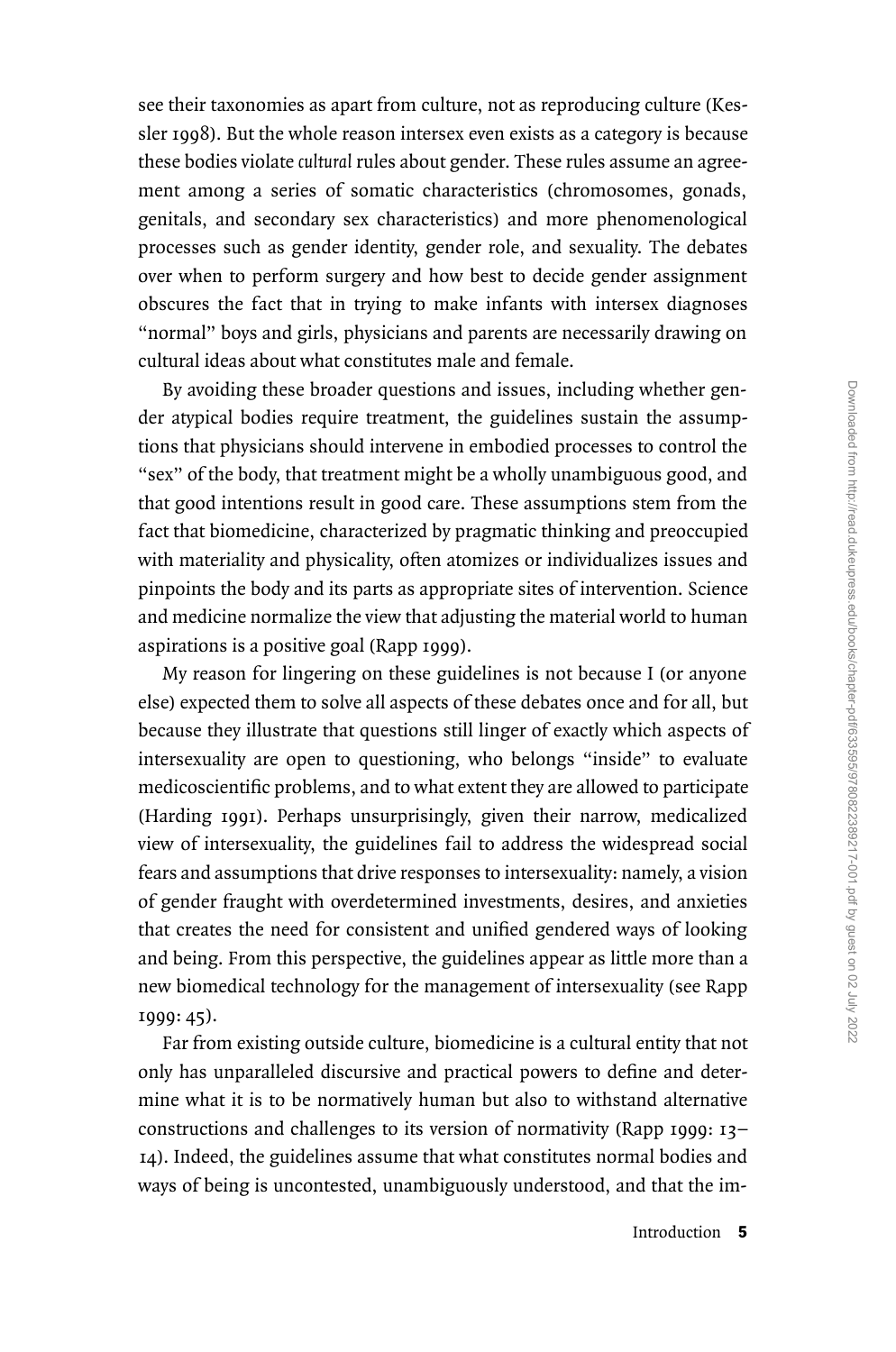pact of treatment might be universally assessed. They also embody the presumptive universality of terms and phrases such as *good sexual function,* as if this were self-evident, understood and experienced similarly by all persons. The guidelines are consistent with assumptions that biomedical experts alone can and should judge what would constitute a ''good'' outcome to treatment. They provide a sealed and self-confident narrative of the important issues in the treatment of intersexuality.

Eschewing any wider social and cultural context for understanding intersexuality, the guidelines instead enclose it in a discourse of medical management. Their vocabulary is predominately medical, with no language available to frame alternative descriptions or understandings. Nor does the document provide much critique of the assumptions that drive treatment. The lack of sustained attention to gender as a way of marking difference, or to how ideas about gender variance are rooted in our cultural practices of thinking about the body, circumscribes how we understand intersexuality and what we, as a society, believe should be done for those born with gender-atypical anatomies. Human sexual difference is seemingly obvious and certainly real on many levels, but in another sense it is a carefully crafted story about the social relations of a particular historical time and place, mapped onto available bodies (Fausto-Sterling 1995: 21).

Nevertheless, the meeting itself and the gradual shift in recommendations would not have happened without a decade of efforts to change medical protocol by intersex adults who felt harmed by their treatment. The inclusion of isna in particular marked a shift in the aims and the reputation of a group that began as a collection of outsiders toward whom clinicians felt deep suspicion and antagonism; instead, it now emerged as a (limited) partner and resource for ideas about how to improve care. Early activism attempted to make intersexuality visible and to convince clinicians of existing problems with the standard of care. A decade later, the topic has received extensive coverage in documentaries, newspapers, magazines, on television, and even in novels.

At birth, the sex of every infant is determined based on an inspection of the external genitalia and the understanding of the newborn as a ''girl'' or a "boy." The process of gender assignment at birth is usually uneventful, but each day, somewhere in the United States, an infant is born for whom gender assignment is not obvious. These infants may have any one of numerous diagnoses,<sup>4</sup> but their common feature is gender-atypical anatomy—a combination of what are typically considered male and female chromo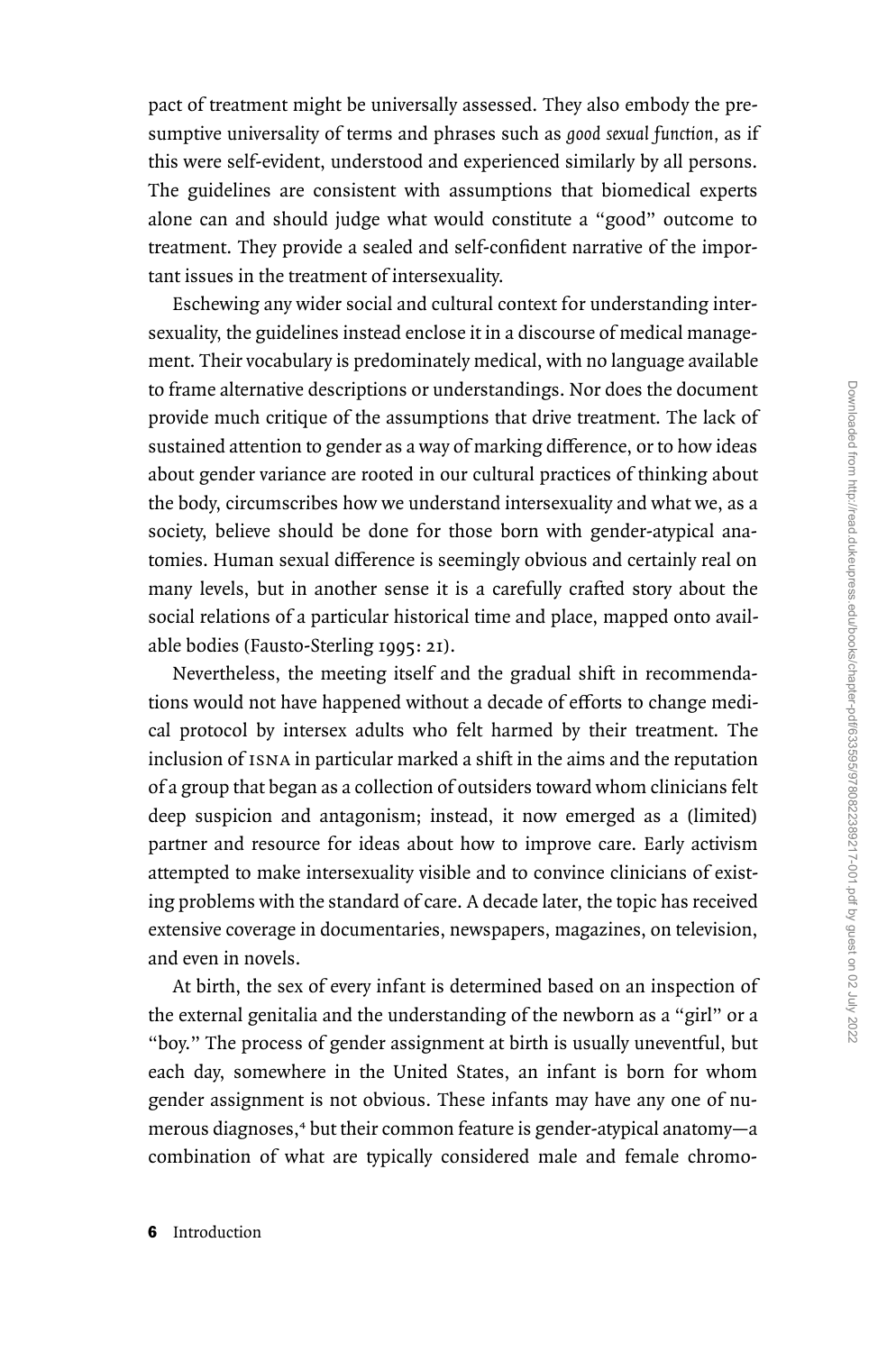somal, gonadal, and genital characteristics—which is often signaled by the presence of what clinicians call ambiguous genitalia.

Prior to the middle of the twentieth century, medical intervention in intersexuality was not routine in the United States and in some cases occurred only in adolescence or adulthood at the request of the individual.<sup>5</sup> Although physicians had long been assigning gender at birth based on the predominant characteristics of the external genitalia, and medicine at this time was developing increasing authority in matters of the body and thus of sex determination, its involvement in theses cases was ad hoc. This is in part because medicine had little to offer in terms of treatment, successful or otherwise. By the middle of the twentieth century, however, intersex births had come to be labeled a medical and social emergency.6 Raising a child with a gender-atypical anatomy (read as gender ambiguity) is almost universally seen as untenable in North America: anguished parents and physicians have considered it essential to assign the infant definitively as male or female and to minimize any discordance between somatic traits and gender assignment. Since the 1950s, clinicians have used a treatment protocol developed by John Money and his colleagues at Johns Hopkins University to assign a gender. Emphasizing thorough but swift clinical workups to determine the etiology, clinicians determine a sex for these infants, and surgeons then modify the infant's body, especially the genitals, to conform to the assigned sex.

The shift to interventionist treatments for intersexuality resulted from developments in areas such as plastic surgery, urology, biology, and endocrinology. The most important development, however, was the work on gender identity by Money and his associates. Gender identity and role, they argued, was not something individuals were born with, but something built up cumulatively over time, much as the acquisition of a language. It was also malleable to a certain extent: Money suggested a small window of gender flexibility (until eighteen months of age) before which gender should be assigned. These authors stressed the importance of thorough assessments of infants born with so-called ambiguous genitalia to identify the etiology, assess the intervention possibilities, and determine the intervention most congruent with anticipated physical developments in puberty and adulthood. This treatment model was quickly and broadly adopted.

For roughly four decades, Money's recommended treatment was widely accepted by clinicians and virtually unchallenged by those treated. This situation changed dramatically in the 1990s. As some children treated according to the protocol reached adulthood, they began reexamining what had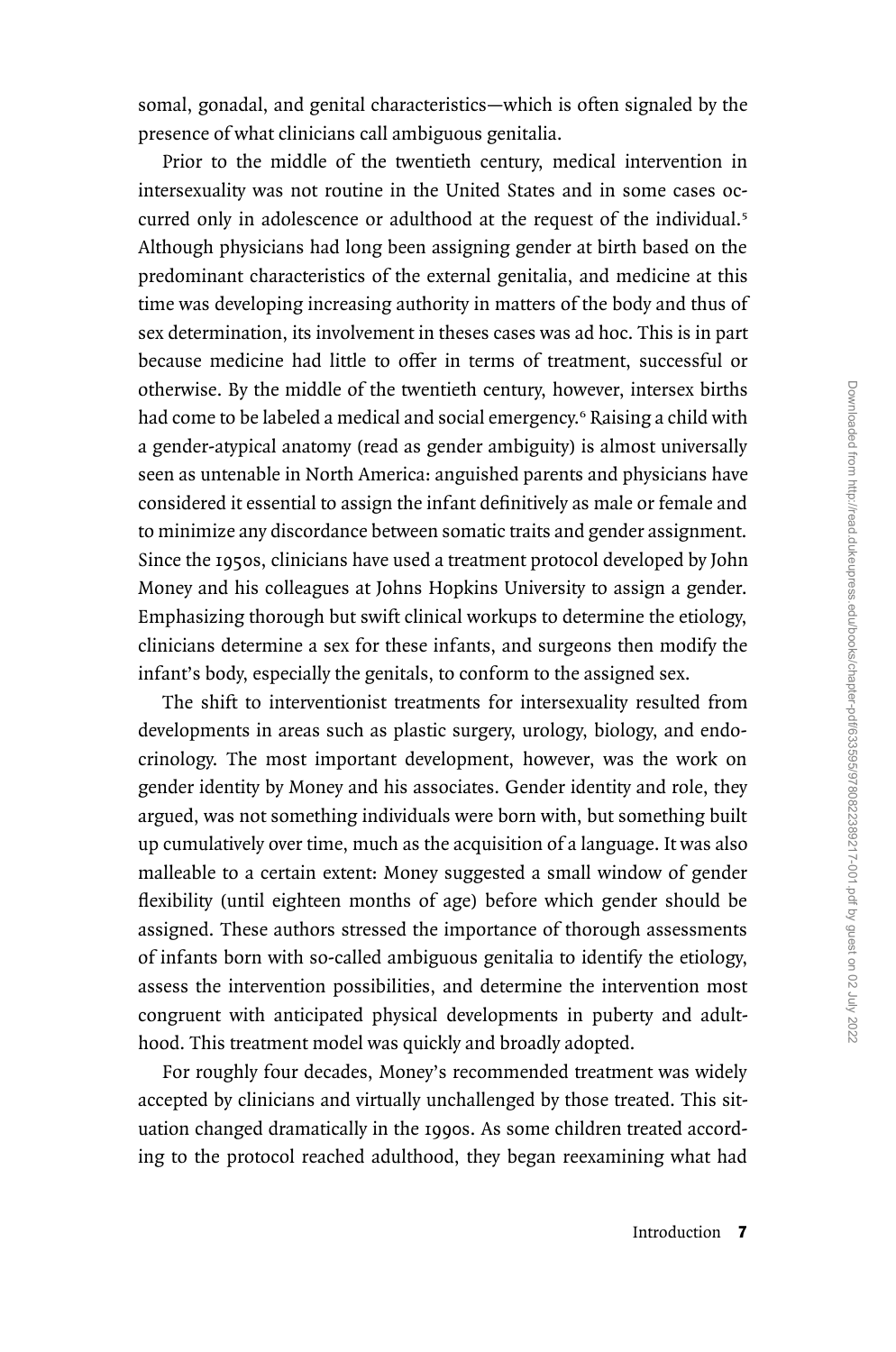happened to them. Traumatized and angry, they started to look for sources of information about their situation and for people who had undergone similar experiences. The rapid expansion of the Internet, with the development of relatively confidential, anonymous online discussion forums, facilitated these efforts. Simply finding ways to live with the consequences of their diagnoses and treatments did not satisfy some affected individuals; they have instead sought to change the context in which intersexuality is understood and treated to, they hope, save others from experiencing similar pain and distress.

Drawing energy from social movements for women's rights, civil rights, and gay liberation and building on recent challenges to and shifts in medical authority, intersex adults and their supporters have increasingly claimed knowledge and authority about the meaning and appropriate medical response to intersexuality. On one level, those in the intersex advocacy movement have variously objected to the timing and necessity of genital surgeries, to the biomedical notion that genitals are naturally dimorphic, and to the presumption of heterosexuality implicit in the treatment recommendations. Some have also questioned the right of the medical profession to make treatment decisions at all. On another level, this movement has argued for the acceptance, dignity, and humane treatment for those with gender-atypical bodies in an effort to challenge ideology, practices, and consciousness.

These developments emerged in a context of broader social changes in attitudes toward the body, gender, and sexuality, and toward the authority of science and medicine. At about the same time, feminist academics, parents of children with intersex diagnoses, and eventually clinicians, ethicists, and legal scholars began offering alternative views on the meaning and construction of intersexuality and appropriate medical responses to it. These views provoked turbulent controversies in the popular media, propelling intersexuality from the shadows to popular consciousness. What was once known only to physicians, researchers, and those affected suddenly became showcased in national newspapers and on network television programs. In academia, intersexuality emerged as a staple in many women's studies courses for what it revealed about the social construction of gender.

What made these criticisms possible and perhaps even inevitable? The naming and treating of intersexuality represents one aspect of the increasing tendency to turn social issues into biomedical problems that can be solved by clinical intervention. The current treatment protocol provides a structure and a method for addressing violations of gender rules that individualize, privatize, and depoliticize the meaning of those transgressions. In this view, gen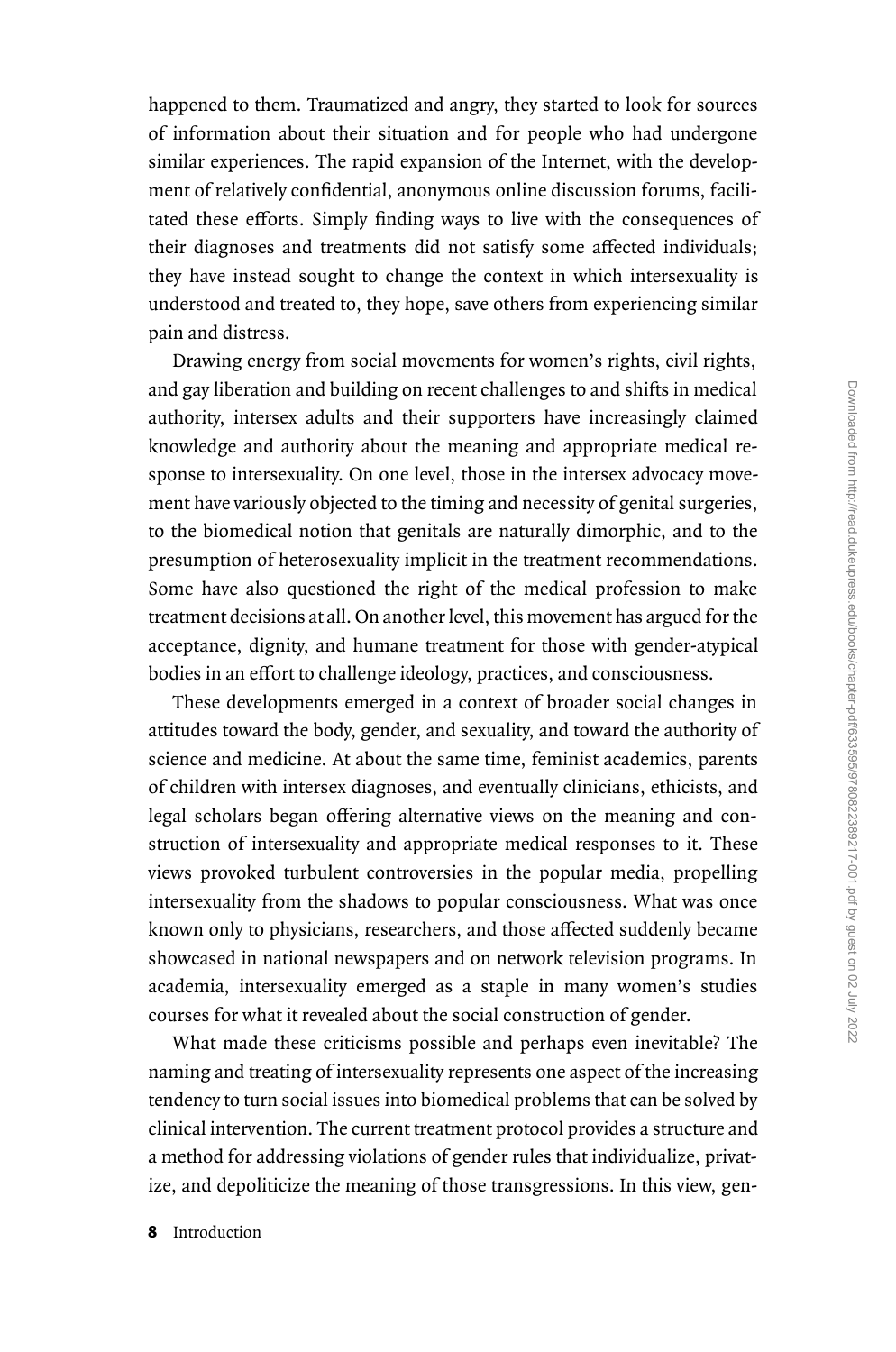der problems exist within the body of the individual, not in social and medical understandings of what is gender-typical or even healthy. Intersex is a catchall category that encompasses dozens of medical diagnoses, but the defining feature is that intersex bodies in some way violate the commonly understood biological differences between males and females. Intersexuality does not represent a point of pure liminality between sexes. The category intersex relies on the very categories of the medicalization of sex, and it is meant to cover a range of disparate diagnoses and biologically diverse individuals. But the breadth of human physical variance is more complex than the category allows for.

## *Bodies, Medicine, and Gender*

Although this book explores a seemingly exotic or rare issue, intersex is unique only because it makes explicit the cultural rules of gender. Put another way, because the treatment for intersexuality exemplifies attempts to codify normality and abnormality, the frequency of intersexuality is less important than ideas about how to make these infants ''normal'' boys or girls. As clinicians and parents try to make sense of a situation in which the expected bodily concordances have not occurred, they are forced to answer complicated questions: Can a girl have xy chromosomes? Are some penises too small for a male gender assignment? The controversies about the adequacy and consequences of these decisions bring into sharp focus mainstream cultural rules about the proper relationships among bodies, gender, and sexuality that apply to all persons and raise fundamental questions about all bodies by forcing a reassessment of what is understood as natural and normal in connection with the human body (Lindenbaum and Lock 1993: xi). What bodily parts, experiences, and capabilities are necessary for an individual to feel he or she is a man or a woman? And, ultimately, how are bodies, gender, and genitals involved in the creation of men and women? The discussions about whether and how to treat intersexuality expose our cultural anxieties about sex, gender, and their relationship to sexual desire and behavior.

I eavesdrop on these discussions and debates in relatively unguarded moments, when doctors and parents discuss what to do about infants with gender atypical bodies. Their opinions about what constitutes a good outcome reveal the underlying logic of how different bodily parts and functions (e.g., chromosomes, gonads, external genitals, and intercourse) and ways of being normally go together, and what different cultural logics can be used to bring about the supposedly next best outcome.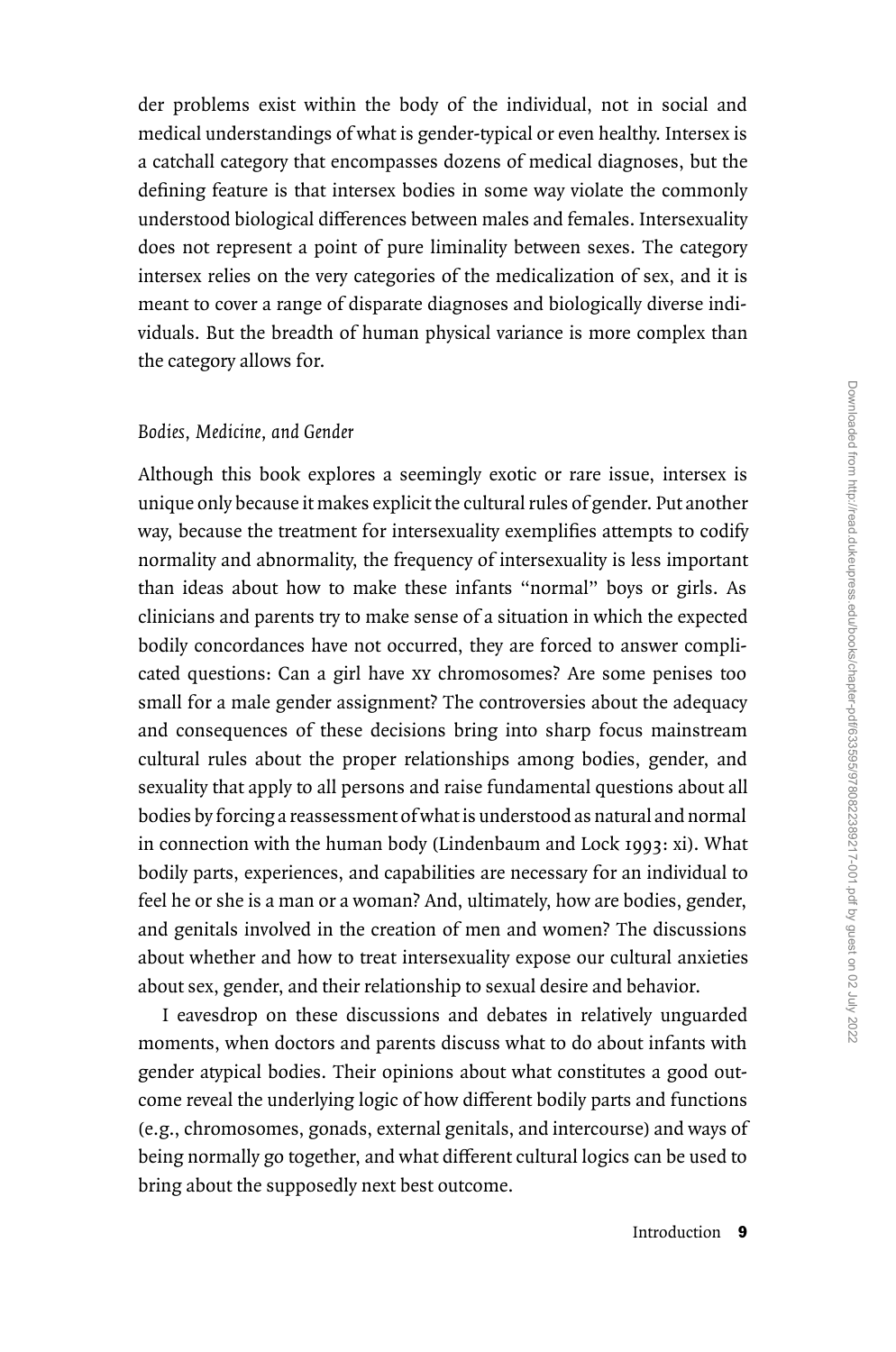Bodies whose appearance departs from social and cultural expectations are often subject to various forms of medicoscientific disciplining. Surgical normalization has been one method of reconfiguring such ''deviant'' bodies. Although surgery can sometimes ameliorate otherwise unsustainable lives as in some cases of cleft palate—such procedures performed with the intention of normalizing the body often fail to offer that which is hoped for or promised. Whether cast as corrective, reconstructive, or cosmetic, such a surgical reshaping of atypically embodied persons has the effect of limiting human variation and expressing a disdain for atypical bodies. Intersex embodiments are congenital variations that are disabling not so much in that they present functional limitations—which all embodiment does to one degree or another—but rather in that they are corporeal configurations that violate cultural standards. Bodies occupy terrain at the boundary between self and society; they are both subject and object. As a consequence, they are highly politicized and have played significant roles in social crises. Biomedical knowledge and practices have proven instrumental in regulating bodies and populations through their ability to delve deeper into the body, producing highly technical knowledge, facts, concepts, taxonomies, and categories. Medicine has established itself as the sole decoder of the body's many signs. Indeed, medicine has become a dominant discourse in all aspects of life—birth, growth, death, health, and sexuality. Biomedicine's cultural and material authority—the source of its power—is constantly produced and reproduced, creating a cycle critical to its continued existence. But its power, as this book will show, is not fixed or all encompassing.

Difference in the body has long been used as the basis for supporting social projects (Terry and Urla 1995). The body becomes a primary way to locate and mark difference because of its materiality; its realness as it were makes difference appear concrete and unassailable. Situating differences in the body through scientific endeavors reinforces their natural status. The body, far from being a self-evident organic whole, is at best a nominal construct and phantasmatic space imagined very differently over time and across various cultural contexts (Martin 1987). The understanding, knowledge, and representation of the body constitute means to structure complex social relations and establish flows of power. One central articulation of bodily difference is gender. Gender difference has been assumed to extend not simply to the social but to all aspects of the body and biology, and both aspects are assumed to stand in fixed relationship to one another.

Until recently, intersexuality was framed exclusively in medical terms, in large part because over a century ago biomedicine assumed authority over its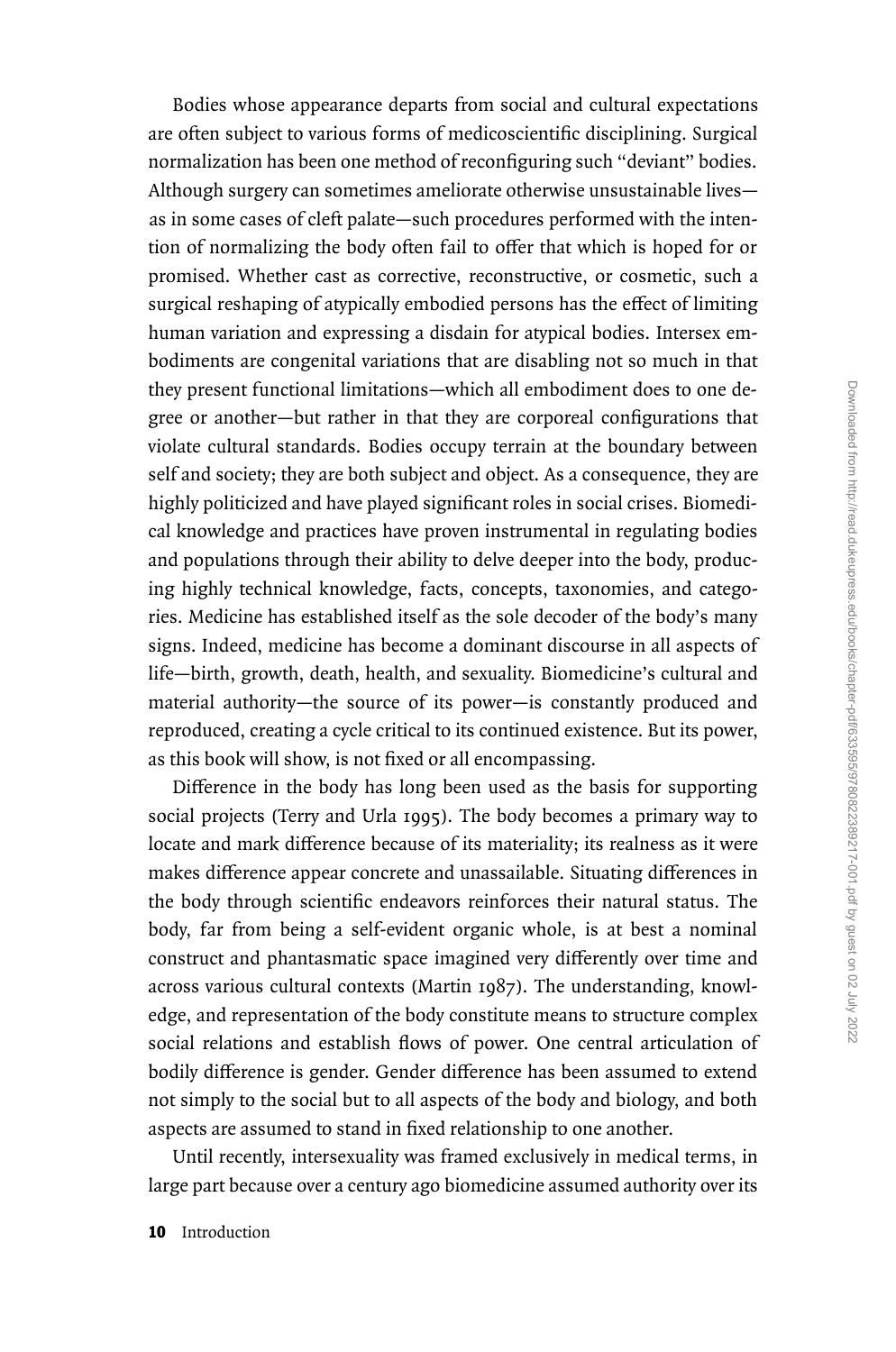classification and treatment. The privileging of biomedical understandings has naturalized categories such as those of normal males and females—and their corollary, supposedly abnormal males and females—at the expense of exploring how these understandings are produced and reproduced. Whatever intersexuality may be physiologically (and it is many things), intersexuality as a category of person (requiring medical treatment) is not natural (Holmes 2002). That is, although all bodies are natural in the broadest sense, medicine's formulation of some as intersex is not natural, creating instead a category accomplished in culturally distinctive ways.

Indeed, the power of medicine and science lies in their ability to define what is natural, to name nature and human nature, and in their claim or hope to return individuals to a more natural state or way of being. Medicine and science are grounded in the taken-for-granted status accorded to biological "facts." The distinction between nature and culture relies on a model of nature that is eminently cultural—that is, on a specific concept of the natural that can stand for itself as a domain of immutable and fixed properties. Fierce debate about what the category of natural comprises, as well as about how society deals with that which does not fit into the concepts of the natural or normal, hardly seems surprising. The demarcations of some bodies, behaviors, and ways of being as normatively gendered—and others as not—is a biopolitical project that raises fundamental questions about how to understand the role of medicine in shaping and governing humans and human experience (Adams and Pigg 2005).

# *Sex, Gender, and Sexuality*

The categorization of individuals as male or female is woven into the fabric of daily life, often in ways that elude our awareness. Cultural understandings of categories such as male and female and ideas about appropriately gendered subjects drive treatment decisions for intersexuality. Male-female gender dichotomies permeate discussions of intersex at numerous levels—from debates over where sexual difference is located in the body, and which organs or genitals properly sexed subjects can or should have, to the sexual orientation and sexual behavior of appropriately gendered subjects. This book examines debates over intersexuality for what they reveal about cultural understandings of gender difference. It exists on numerous levels: anatomical difference (males and females), behavioral and psychological difference (masculine and feminine behavior and gender identity), and erotic difference (masculine and feminine sexuality).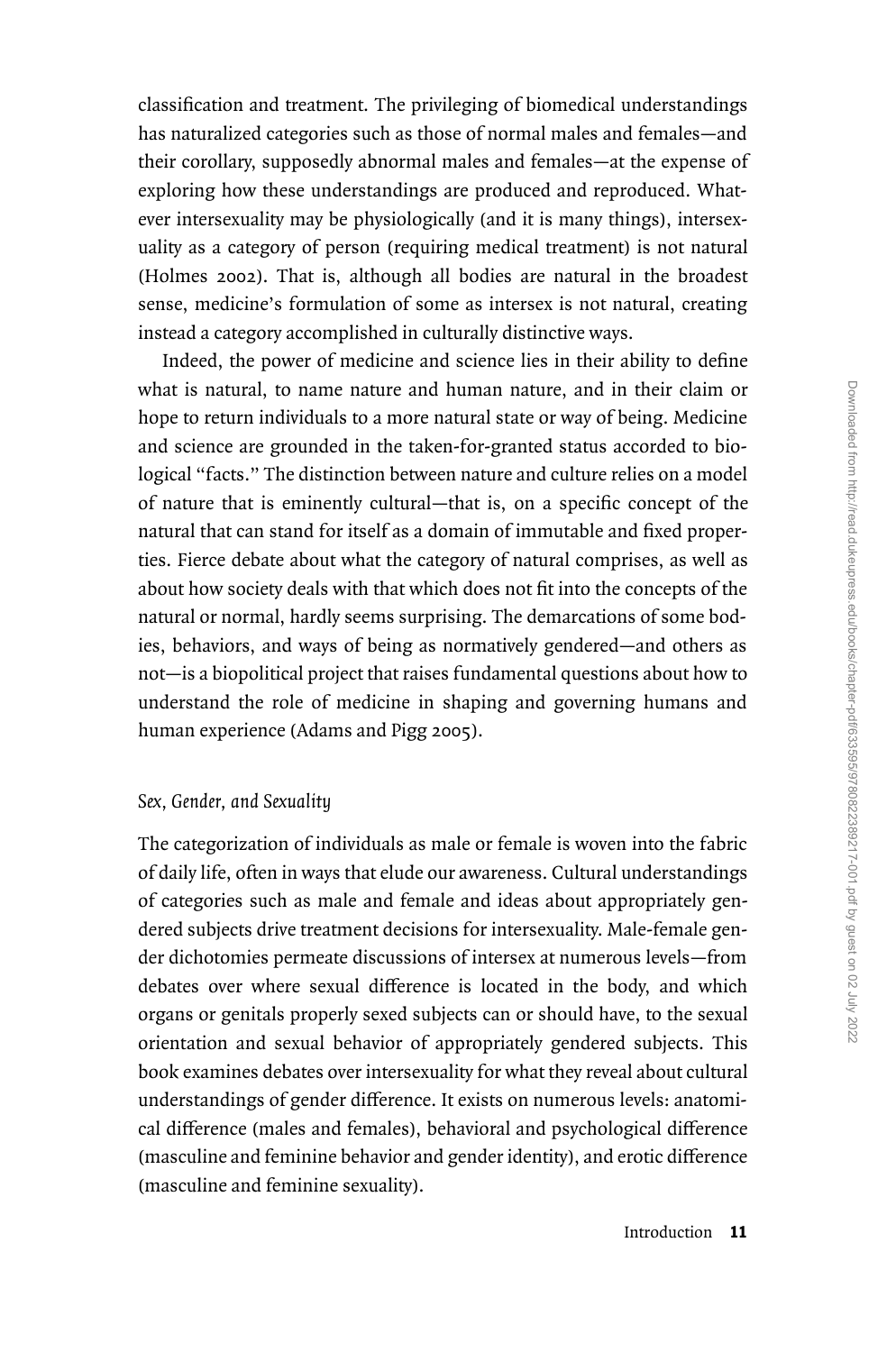Prior to the 1970s many took for granted that biological sex determined one's identity and behavior. Unlike sex, a biological concept, gender was imagined as a social construct specifying the socially and culturally prescribed roles that men and women should follow; it either grew out of biology or was mapped onto it. Several sequelae derive from this distinction. First, biology and culture are constructed as distinct realms. Second, biology is assumed as stable, immutable, and internally consistent for males and females. Third, biology is the substance on which culture works, rather than the other way around.

In the 1970s feminists theorized a distinction between biological sex and gender, highlighting that reproduction did not cause gender difference in any natural or obvious way (Rubin 1975: 159). Arguing that the relationship between the two is far from natural but instead a system by which sex is fashioned into gender, they sought to weaken biological essentialist arguments that ascribed women's inferior status to innate biological differences. In this early work, the material body remained essentially male or female; it was the system of gendered social behaviors attached to these bodies that was open to critique.

In this critique the sex-gender system not only required identification with one sex but sexual desire also was directed toward the other sex (Rubin 1975: 122). Although sexuality and gender are interwoven in complex and varying ways, and cultures tend to experience these linkages as natural and seamless, the specific configurations and points of connection vary historically and across cultures (Vance 1991). Cultures in modernity have assumed an intimate connection between being male or female—a distinction based on a set of physical organs, traits, and characteristics, as well as on reproductive capacities—and the ''correct'' form of erotic behavior, namely, penile-vaginal intercourse between a man and a woman (Weeks 1986: 13). The construct of difference between males and females and the belief that reproduction is the natural and desired outcome of sexual activity undergird this view.

Our insistence on a so-called true sex is tied to a deep and abiding social interest that individuals engage in ''correct'' (i.e., socially sanctioned) forms of sexual behavior (Foucault 1980). This *moral* interest in limiting licentious behavior (largely, but certainly not exclusively, focused on same-sex behaviors) has driven the social interest in the *medical* determination of a single true sex. The assumed concordance among bodies, gender, and sexuality provides an ideological framework for the treatment of intersexuality. Clini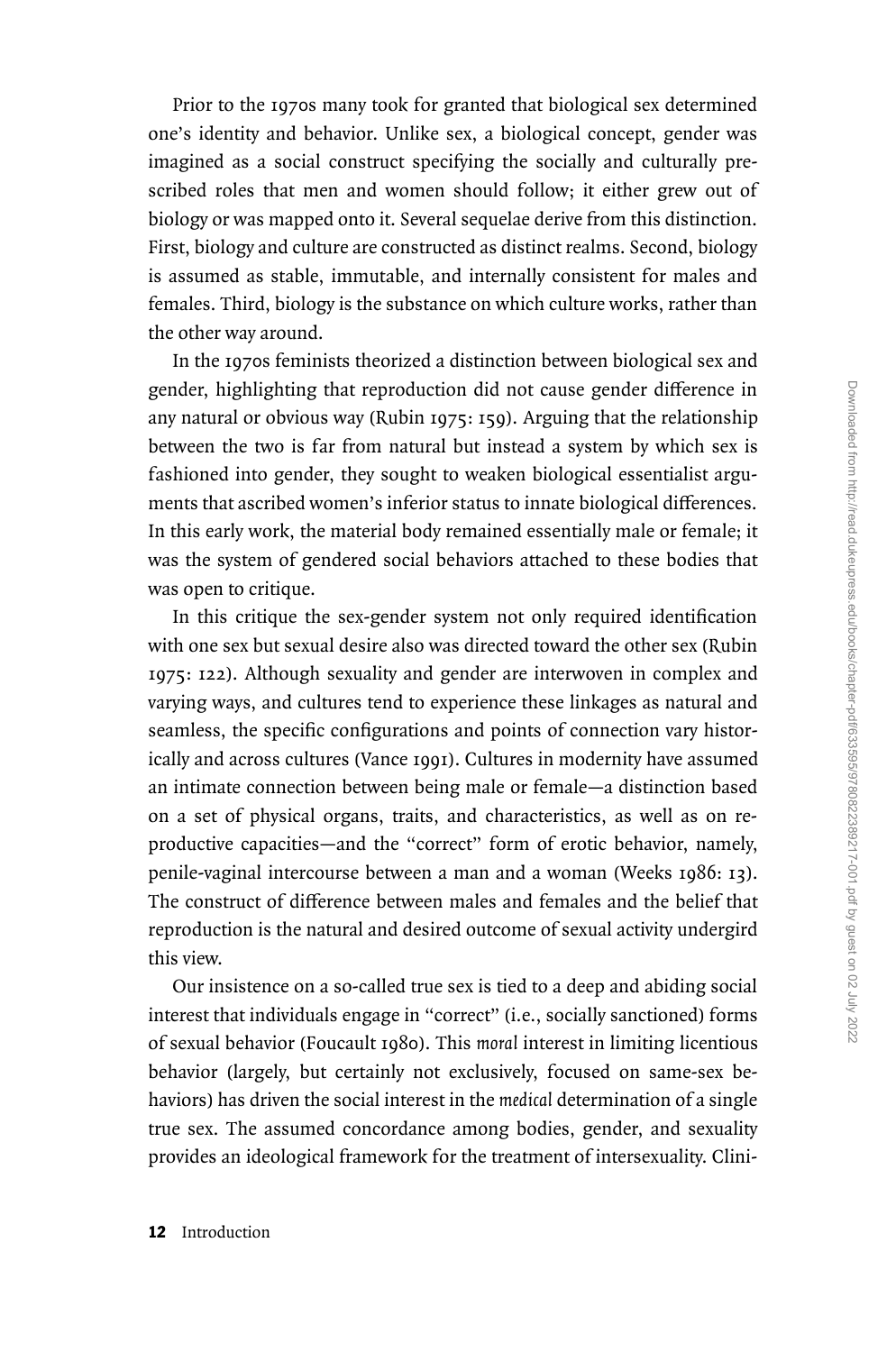cians and parents aim to provide a gendered picture that they recognize as cohesive and consistent, in turn producing norm-abiding gendered subjects.

In a theoretical move that represented a departure from other feminist theory of the time and that still resonates today, scholars sought to dismantle two particularly pernicious and taken-for-granted beliefs: that only two genders are given in nature and that sex exists as a biological fact independent of time and place (Kessler and McKenna 1978). Dichotomous gender, far from being natural or innate, or based in our being, is accomplished, constructed, and reproduced in interactions and interpretive processes. Most radically, this critique asserts that the biological is as much a construction as the social; through an understanding of the social construction of gender, biological sex becomes completely destabilized as a separate and coherent category. From this perspective there is little need to distinguish between gender-dichotomous characteristics defined as biological (e.g., chromosomes) and all other aspects of the male-female dichotomy (McKenna and Kessler 2000). When the word *gender* is used to include what we commonly understand as sex (i.e., biological differences), female and male are no more objective or real than the socially constructed categories of woman and man. What was thought to be the base or root of gender difference is actually an *e*ffect of gender (Kessler and McKenna 1978; Butler 1990; Laqueur 1990; Kessler 1998).

Despite more than twenty years of thinking on this subject both within and outside academe, these formulations have largely not taken hold. We often do not treat the category of gender as problematic, do not view biology as constructed, and even continue to believe that our genitals make us who we are (McKenna and Kessler 2000: 70). Researchers in many disciplines have learned, and continue to teach, that whereas gender is cultural, sex is biological. For those who have grown accustomed to this conceptual distinction, the case for sex itself as a social construction remains to be made.

In this book, I draw heavily on Kessler and McKenna's formulation and on Kessler's later work on intersexuality that derives so beautifully from her earlier work with McKenna. Following their lead I ask, if one postulates bodies (including genitals, gonads, chromosomes, and hormones), what more does the word *sex* buy us? By saying that sex is really about gender, however, I run the risk of failing to problematize the body as a culturally formed dimension, suggesting that the body has no significance in the process of gender construction or minimizing the body as a material fact. The body as a material fact is given, but sex is not. By exploring the interweaving among gender's constructions and its embodiment and lived expe-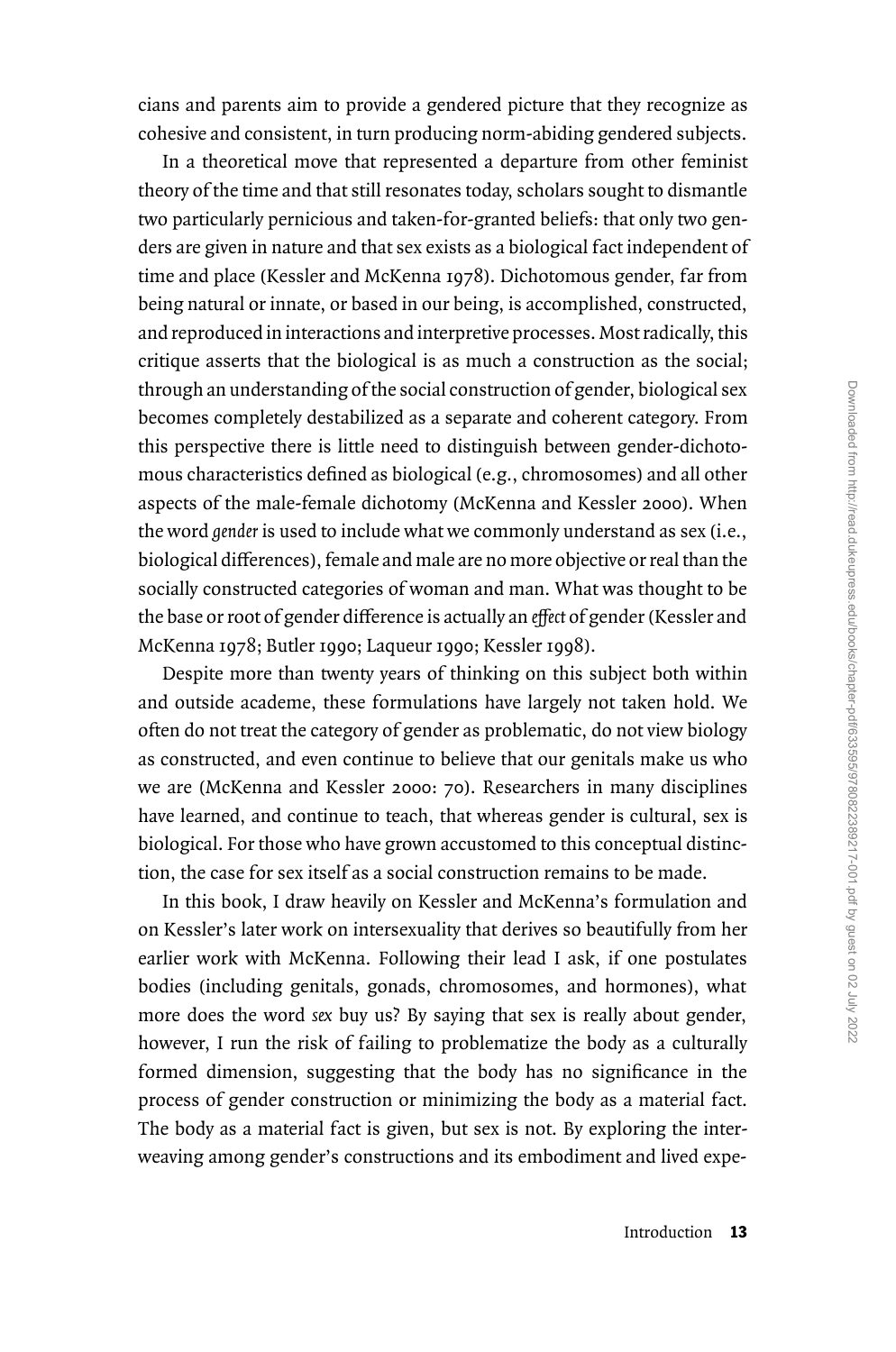rience, I hope to show how the lens of gender literally shapes the body, and what this means for individuals who undergo treatment procedures and interventions for intersexuality.

It has been said that feminist academics concern themselves more often with meaning than with flesh or real people (Tuana 1996). To say this is not to diminish the importance of meaning but rather to argue that it is inadequate by itself. We need to understand and interrogate what these meanings imply for lived experience. In the same way that bodies are co-constituted by biological and cultural concepts, they are also both theoretical and lived. Intersexuality raises interesting theoretical questions, but it is not only a theoretical question.

Current clashes over taxonomies and treatments of intersexuality are not merely questions of semantics. Because intersex management rests on cultural understandings of masculinity, femininity, sexuality, and the body, the very process of defining these categories and their relationships has significant consequences not only for those directly involved (children, parents, and doctors) but also for larger contemporary debates about how to understand these relationships. Debates over intersexuality raise basic questions about how bodies, gender, and genitals are involved in the creation of men and women. Consequently, any redrawing of the boundaries of intersex has tremendous potential to redefine how we understand commonsense categories such as male and female.

Intersex, then, is a core location at which, to borrow a phrase from Andrew Lakoff and Stephen Collier (2004: 427), "how to live is at stake"−a location both made problematic and resolved by a binary and discrete conceptualization of gender as a primary alignment, as a regime of living that guides medical practice and holds binary gender together. With so much at stake, the intensity of the debates comes as no small wonder.

### *Methods*

Research on intersexuality from other than biomedical perspectives is relatively recent and constitutes a small, though growing, body of work. Scholars working in disciplines such as history, sociology, social psychology, philosophy, and comparative literature have made important contributions to understandings of intersexuality in a historical and cultural context (Foucault 1980; Epstein 1990; Fausto-Sterling 1993, 2000; Daston and Park 1995; Dreger 1998a, 1999; Kenen 1998; Kessler 1998; Hausman 2000; Feder 2002; Holmes 2002; Hester 2003, 2004; Preves 2003, 2004; Redick 2004). Much of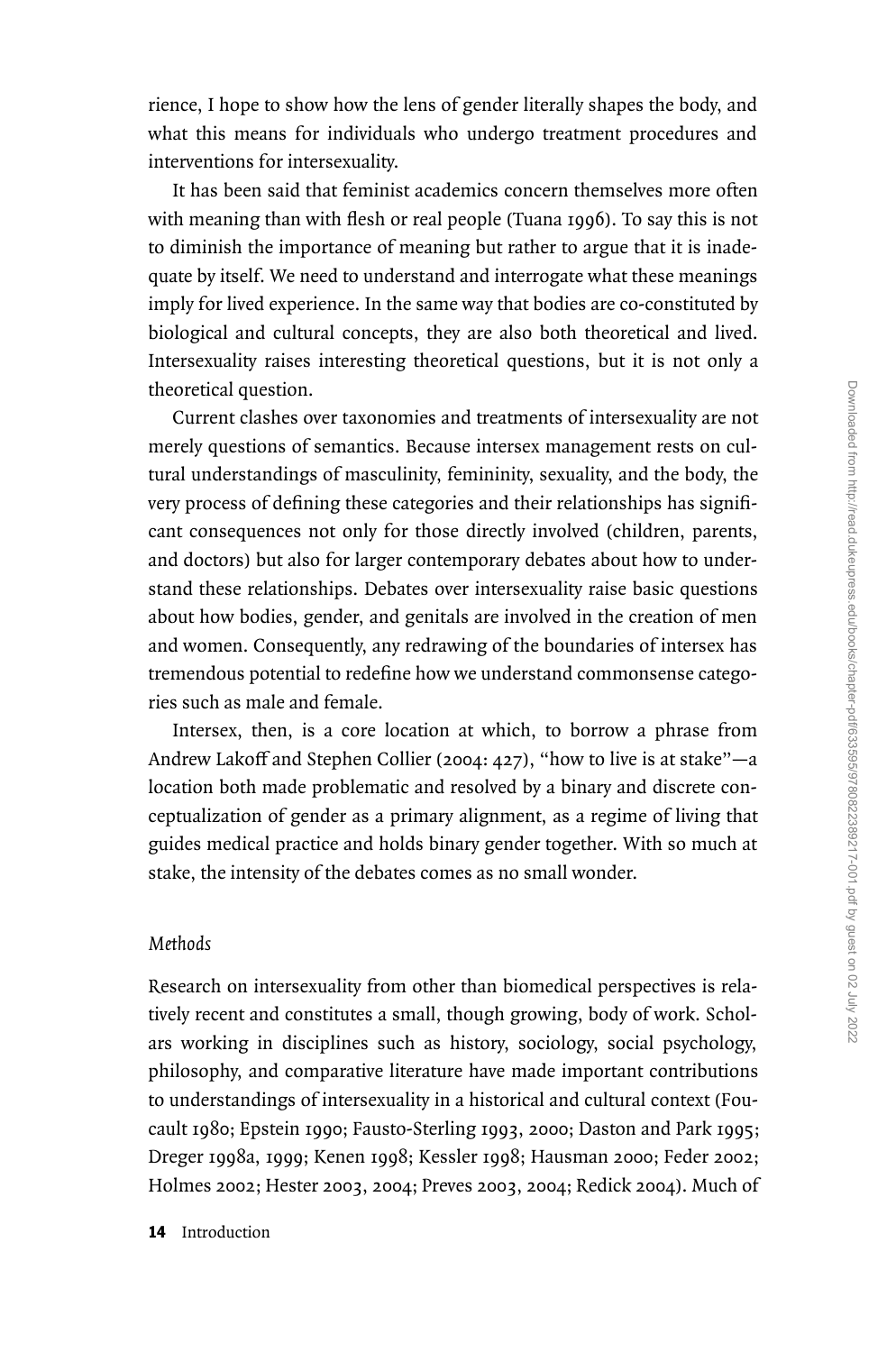this work is excellent. My aim is not to provide a corrective to these other accounts, but to build on and extend them by closely examining contemporary controversies.

This building on and extending of previous work largely results from my methodology, which I turn to shortly, and from the fact that I conducted my research at a high point in the controversies. The medical management of intersexuality has moved into scholarly and public consciousness in an unprecedented and significant way over the past decade. Much of the previous social scientific work on intersexuality has tended to focus on one group of actors (e.g., clinicians or intersex adults), to utilize one methodology (e.g., textual analysis), or to address one time period (usually prior to the current debates). A large portion of the previous analytical work has looked exclusively to texts (Foucault 1980; Epstein 1990; Fausto-Sterling 1993, 2000; Daston and Park 1995; Dreger 1998a; Kenen 1998; Hausman 2000; Hester 2003, 2004; Redick 2004). Fausto-Sterling, for example, provided important conceptual ideas about the medical perspective on intersexuality, much of which were based on her close readings of the medical literature (1993, 2000).

Textual analysis, however, cannot tell us how clinicians conceive of their work, interpret theories and guidelines, and make decisions. Interviews with clinicians, a rich source of data, have remained largely unexplored since Kessler conducted her groundbreaking interviews with six clinicians in 1985. Drawing on these interviews, and using gender as a primary analytical frame, Kessler provided a cogent and still resonant analysis of how clinicians think about treatment for intersexuality (Kessler 1990). My interviews with clinicians extend those by Kessler by interviewing a larger, contemporary sample of clinicians *after* intersex activism and the ensuing controversies began. This enabled me to ask pointed questions about clinical decision making in the context of controversies as they were taking place, to explore how Money's paradigm is applied in clinical settings, and to examine areas of disagreement among clinicians. I was also able to examine how medical paradigms of intersexuality change in response to internal professional developments and challenges by nonexpert medical consumers and the public. How do clinicians react to internal and external challenges to the dominant medical paradigm? Do practices change in response to these criticisms and, if so, in what ways?

Clearly the views of those individuals treated by clinicians provide another important perspective, as do the views of parents. Preves, the first to interview intersex adults about their treatment experiences, examined how indi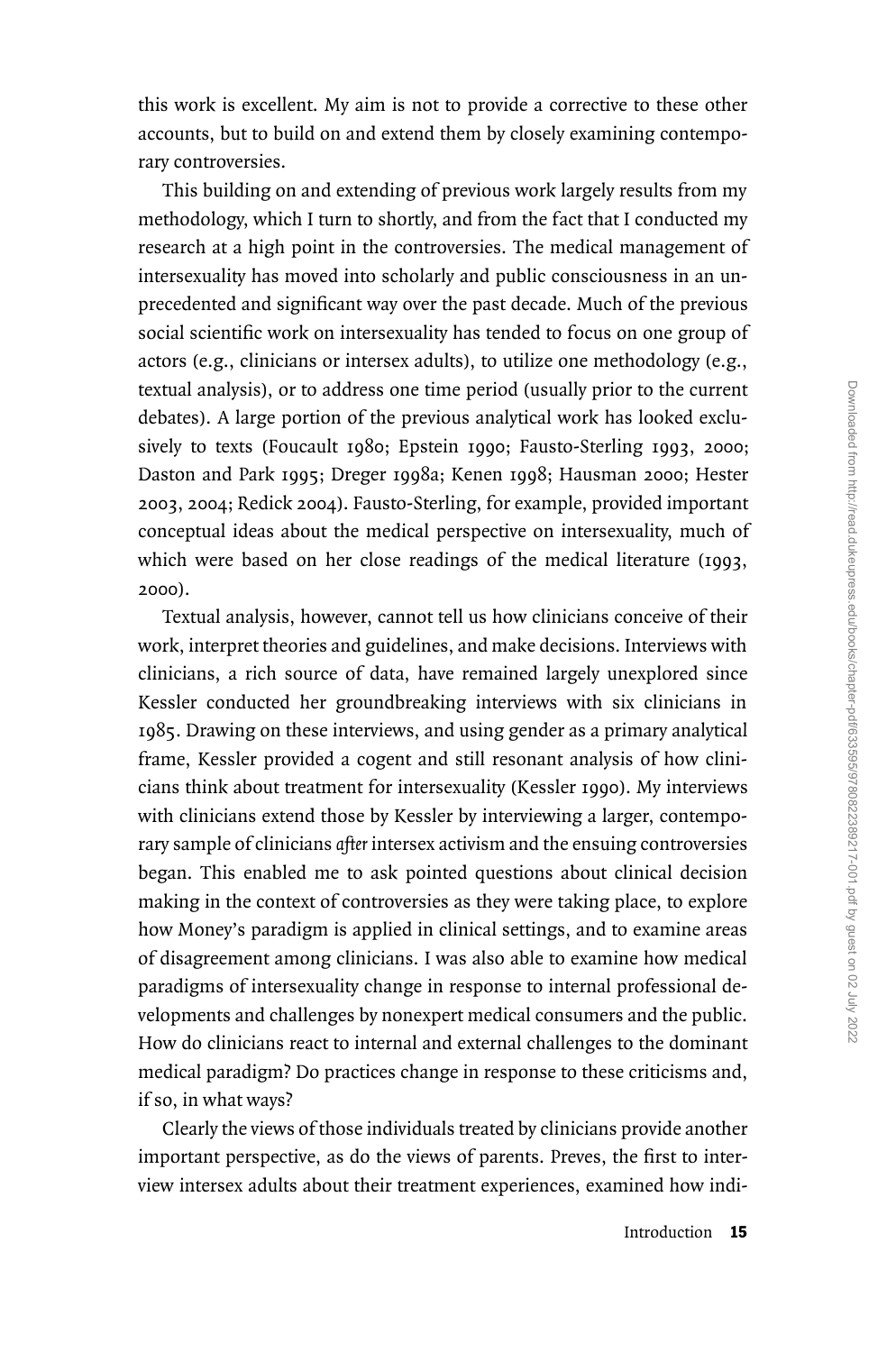viduals cope with the stigma of being labeled as gender deviant, arguing that the medical intervention into intersexuality often creates, rather than mitigates, this stigma (Preves 2003). Feder conducted interviews with parents about their experiences during the same period I did, arguing that medicine has not only failed to examine parents' experiences but that parents' feelings of confusion and isolation are built into the treatment processes themselves: often they receive neither full information abut the child's condition nor referral to psychosocial resources (Feder 2002).

Both Preves and Feder have provided rich analyses of the viewpoints and experiences of individuals with intersex diagnoses and their parents. Where my work departs from theirs is in the range of subject matter covered in the interviews and in my triangulation of both viewpoints with that of clinicians. This triangulation afforded me the opportunity to contrast the main conceptualizations of intersexuality for the participants, as well as the explicit or implicit understandings of gender and sexuality among the three groups. It also allowed me to ask: Who has the authority to determine what constitutes a good result in medical treatment? What are the legitimate boundaries of medical intervention, especially regarding treatments meant to address social, rather than medical, difficulties? What constitutes good data in evaluating outcomes—like sexual function, pleasure, or satisfaction with treatment —that are always subjective?

Building on this work, my aim was to capture, clarify, and contextualize the current controversies over a treatment protocol and treatment practices that have dominated intersexuality care since the 1950s. Despite heated debates, scarcely any data are available on the practices of treatment for intersexuality. How do physicians arrive at a gender assignment for an infant? Although the typical wisdom is that gender assignment is largely based on phallus size, my work shows that medical decision making proves much more complex and contradictory. Phallic length matters, but so, too, do chromosomes and hormones. We do not know why parents may choose surgery or not, what factors contribute to these decisions, and how they ultimately feel about their choices. What fears and hopes shape surgical decision making?

The lack of data about medical treatment for intersexuality has serious consequences. Without some understanding of what is actually happening and why, physicians, parents, and others cannot thoroughly evaluate current practices and devise ways to improve treatment. Without these data, questions will remain about treatment practices, treatment's efficacy, and the long-term impact on the children who are treated. My hope is thus to provide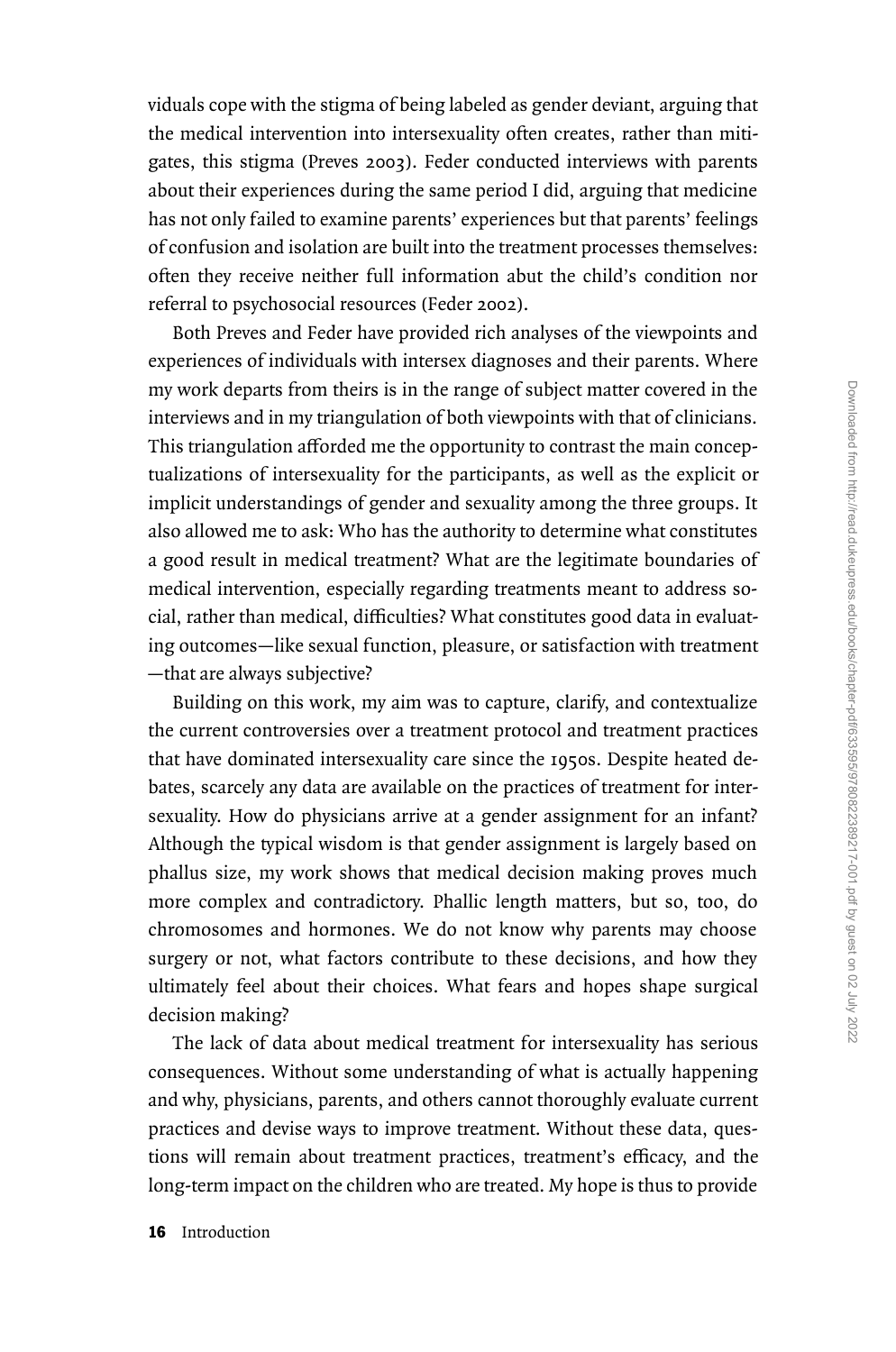a snapshot of the current treatment practices for intersexuality in the United States and, more important, to explore the rationale behind it.

As with any such study, it is important that the reader understand how I came to know what I claim to know (Rapp 1999: 11). I employed a range of ethnographic methods, including participant observation and semistructured open-ended interviews, to investigate the spheres of activity under scrutiny here. I supplemented this ethnographic work with primary and secondary literature research in post–World War ii reproductive science, biomedical ethics, U.S. political theory, and feminist and other writing on intersexuality itself. I also researched media accounts of controversies about intersex, starting with the earliest protests at medical conferences.

Often one hears of going to the field in anthropological studies. For this study, the field encompasses hospitals, Web sites, conferences, family discussions, protests, the *Oprah Winfrey Show,* and *Dateline*—anywhere discussions, negotiations, and contestations of intersexuality take place. Although debates about intersexuality have exploded into so many venues in the United States that it would be impossible to trace all of the discussions, I attempt to trace and present a broad array of voices.

I use several methodologies to assess the varied and often competing understandings of intersexuality. Those involved—primarily clinicians and researchers, parents, and intersex adults—interact in varied and complicated ways, often neither directly nor publicly. I followed the actors to the loci of these discussions using a wide-ranging, itinerant approach aimed at tracing connections (Heath et al. 1999: 452).

My data include over fifty-three in-depth interviews with clinicians and researchers, intersex adults, and the parents of children with intersex conditions, most of which were conducted from 2000 through 2002.<sup>7</sup> I did the majority of these interviews in person; however, when costs made face-to-face interviews prohibitive, I conducted interviews over the phone. Interviews lasted one to four hours each, with clinician interviews often being the shortest and those with adults with intersex conditions the longest. The length of the interviews depended on the time available to the person, the rapport we developed, and the interviewees' willingness to share their experiences and thoughts.

I interviewed nineteen clinicians or researchers of various specialties who treat intersex conditions: eight surgeons (either pediatric urologists or pediatric surgeons), nine pediatric endocrinologists, one child psychiatrist, and one research psychologist. Many of these clinicians are leaders in their field. I identified them through reading the medical literature on intersexuality and following the debates, as well as through consultation with medical in-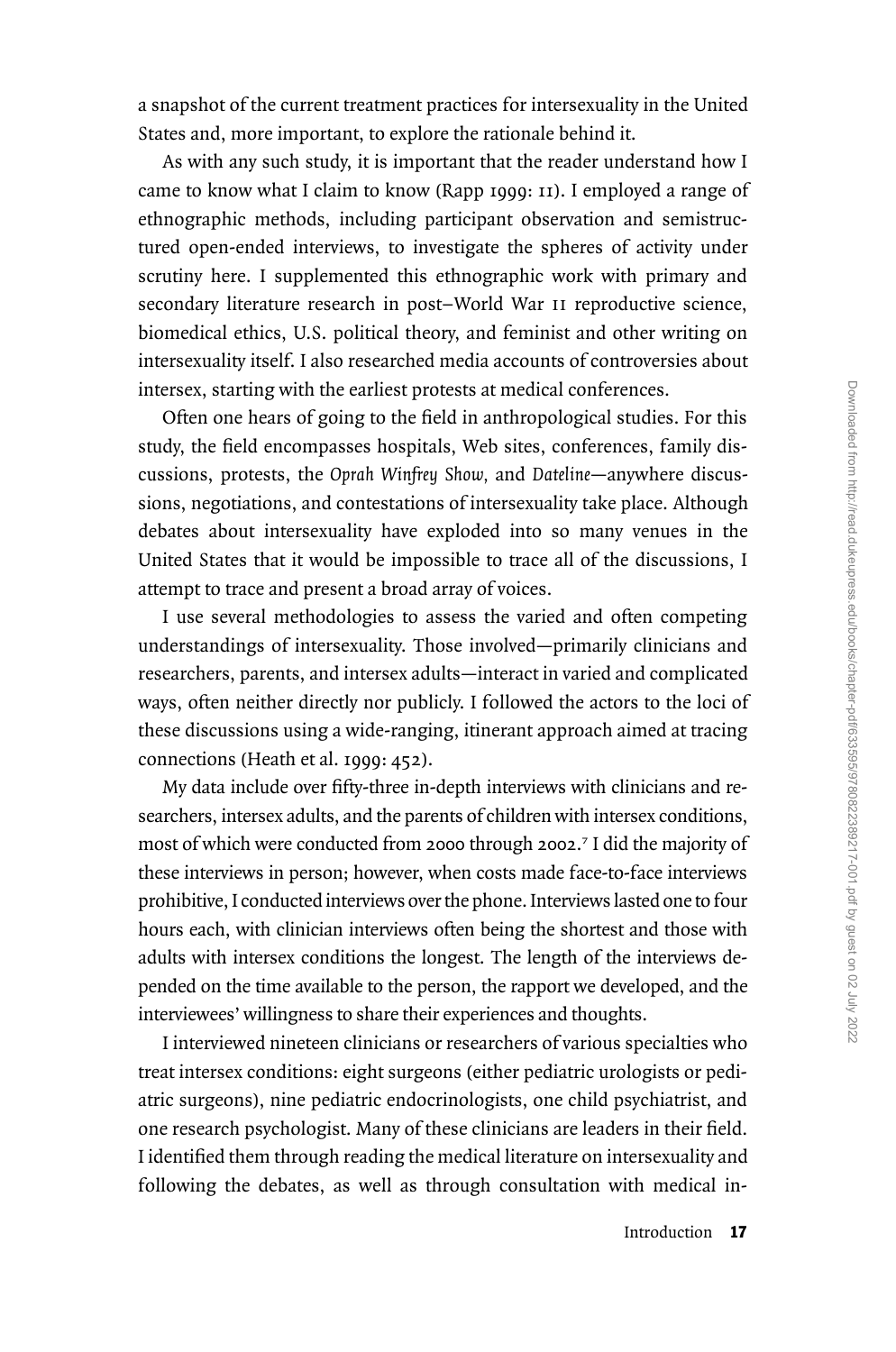siders, participant observation at professional meetings, and recommendations by other clinicians. I tried to capture a range of opinions by interviewing clinicians with different specialties, years in practice, and geographic locales of training and practice. I sought to interview a gender-diverse group of clinicians; however, men dominate the surgical fields that treat intersexuality and outnumber women in the other specialties. The youngest clinician I interviewed had been in practice one year; the most experienced clinician had more than twenty years of clinical experience treating intersexuality. Finally, I sought out clinicians trained at diverse institutions who are now practicing at hospitals serving varied populations. Of course, given the relatively short period in which pediatric urology and endocrinology have been specialties and the rather narrow opportunities for apprenticeship, diversity was more of an ideal than a reality.

In addition to the clinicians, I interviewed fifteen intersex adults and fifteen parents of children with intersex diagnoses. Before explaining how I selected these individuals, I want to say a word about terminology. The term *intersex* is used by all clinicians, but not by all parents or affected persons. Part of the debate concerns precisely what conditions or types of body count as intersex. Some people consider the label *intersex* as central to their sense of self; for others it holds no personal relevance, and yet others see it as incorrect and even deeply offensive (see chapter 8). My aim is not to serve as an advocate or detractor for any particular term but to note that much is at stake in contestations over terminology. That this issue is debated so fiercely highlights the importance of the power to name things and to self-identify. Few terms define the boundaries of this varied and diverse group. Although some, as I noted earlier, have recently begun using the phrase *disorders of sex development* (DSD) in an effort to lessen the stigma tied to *intersex*, my sense is that this term, though in some ways less culturally loaded than *intersex,* still leaves intersexuality fully medicalized and construes gender difference as a disorder requiring treatment—a position with which I do not agree. With reservations, then, I use the terms *intersex* and *persons with intersex conditions.*<sup>∫</sup> I do not mean to impose a label or an identity that the individuals concerned do not employ. Moreover, I am deeply aware that this usage may privilege clinical interpretation and understanding over personal experience, or vice versa, and that terms such as *intersex person* emphasize intersexuality before personhood. It is an imperfect solution. I will later discuss the objections to this term raised by participants, which I hope will provide a context for the limits of its descriptive usefulness.

More important and problematical, the category *intersex* blurs as soon as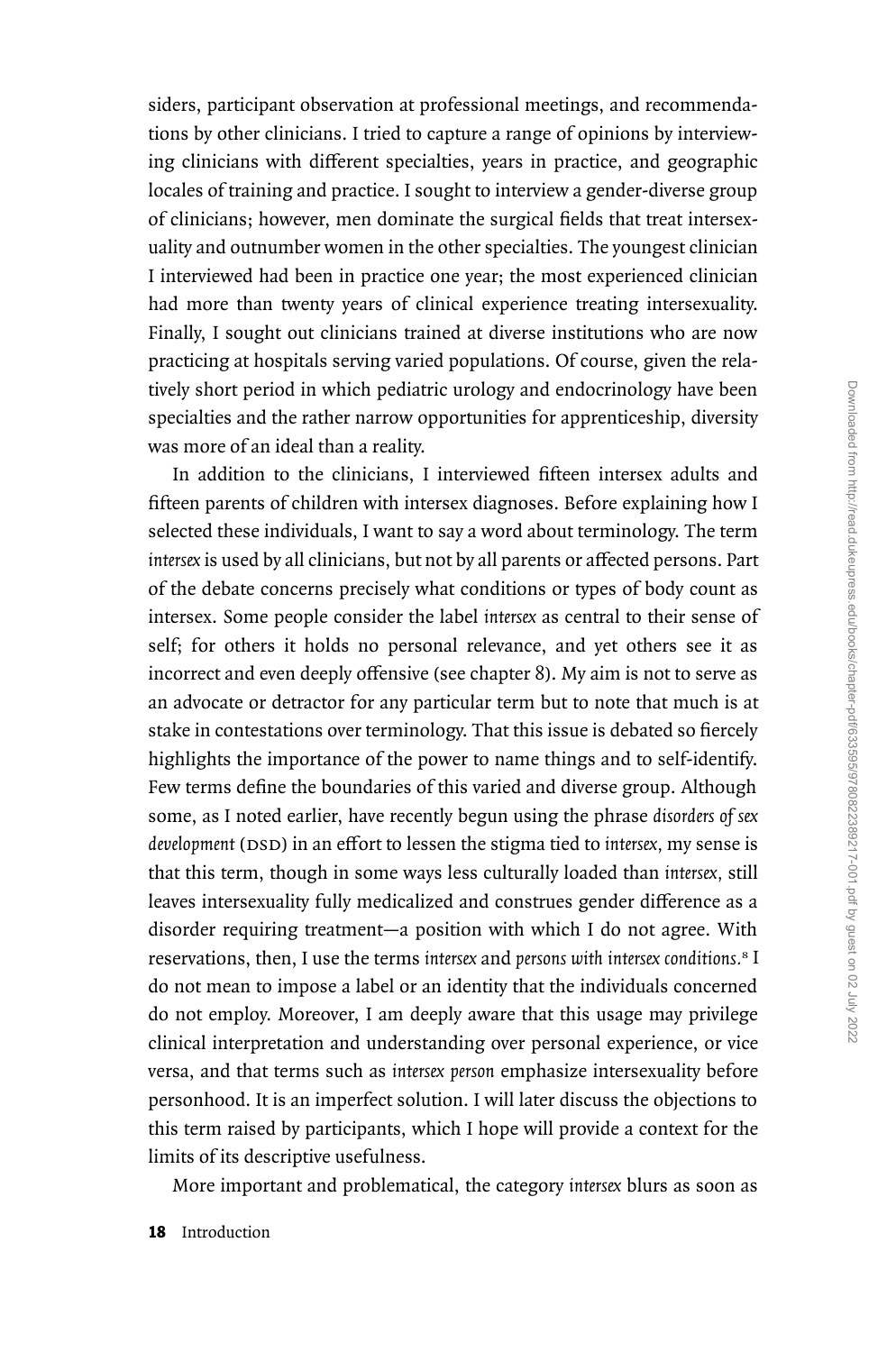one attempts to draw its borders, and this uncertainty itself makes for a component of and a complication in the debates. Any assumptions about what conditions are intersex are refigured in conversations with clinicians, affected adults, and parents. Clinicians may refer to females with congenital adrenal hyperplasia (CAH), for example, as intersex; but many women with cah do not consider themselves intersex, and some vehemently oppose the inclusion of cah under the rubric of intersexuality. Parents also express varying levels of willingness to consider their child's diagnosis (and thus their child) as intersex. Had I interviewed only people who identified as intersex or who identified their children's condition as intersex, I would have missed an important and emotionally charged aspect of the current debates.

Studies of people with intersex diagnoses or their parents necessarily work with samples of convenience, rather than with sampling frames. There is no national census of individuals with intersex conditions to utilize, no directory, no registry. Consequently, I was concerned about what researchers call selection bias, particularly for a population that is partially hidden, lacks a consensus for membership, and is dealing with stigma. Indeed, disputes over representativeness frequently recur in these debates (see chapter 8). As a result, I was acutely aware of arguments already circulating; namely, that intersex activists were the ''disgruntled minority'' and that there was a silent and essentially happy majority from which the public did not hear because they were doing well. My sensitivity to these arguments led me to exercise great care selecting my sample.<sup>9</sup>

To capture the heterogeneity of adults with intersex diagnoses, it would have been inappropriate to employ only one method of recruiting participants in the study. To avoid capturing only activist perspectives, I purposely did not rely on isna to recruit my sample. Instead, I contacted numerous support groups for both adults with intersex diagnoses and for parents and visited Web sites geared toward affected adults and parents. Some may rightly argue that those belonging to groups somehow differ from those who do not (it is an empirical question whether they are better or worse off than those who do not participate). For this reason I also pursued referrals by clinicians, parents, and intersex adults (see below). As in any research, however, if someone does not agree to participate, it is hard to know how they are different, if at all, from those who did.<sup>10</sup>

I mostly limited myself to contact with individuals and groups oriented toward CAH and androgen insensitivity syndrome (AIS), or intersex diagnoses in general, for two reasons. First, CAH accounts for roughly 60 percent of all infants born with ambiguous genitalia, meaning there are simply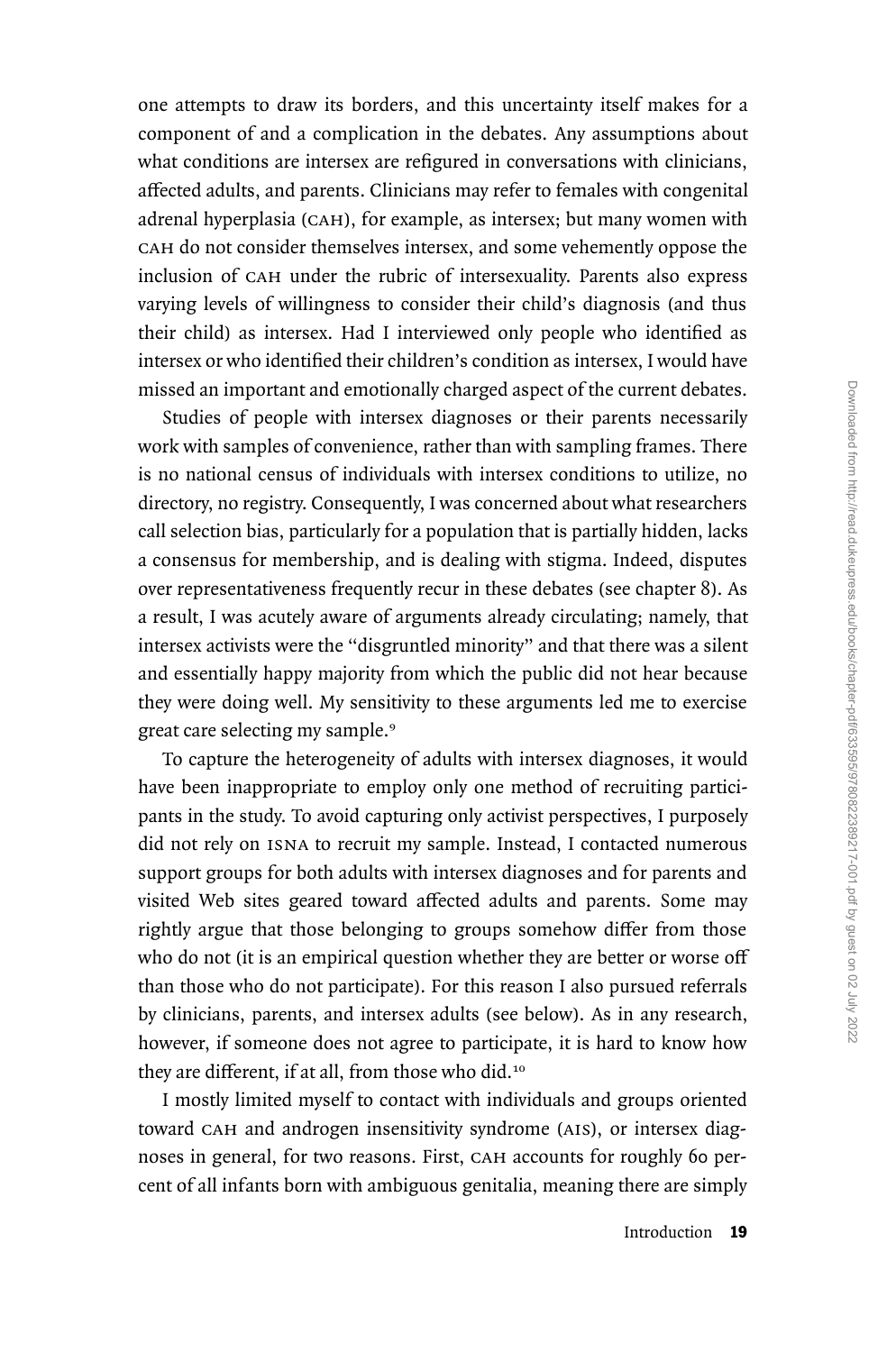more individuals with this diagnosis (Grumbach and Conte 1998: 1360). Although AIS is not as prevalent, AIS support groups and resources are relatively well organized. A focus on these two diagnoses allowed me to trace common themes in the concerns, treatments, and lives of those with each diagnosis (and thus the variability between diagnoses) that might not have been possible had I only interviewed one or two people with each diagnosis. As a consequence, all of the adults I interviewed were women, save one man with partial AIS (PAIS) who was raised female and began living as a male in early adulthood. (Another woman with pais was raised male and began living as a woman in adulthood.) Also, the majority of genital surgeries that have sparked so much controversy are performed on individuals with these diagnoses, making these groups an important source of information.

Unquestionably that I interviewed only one person who identifies as male is a limitation of the present study. Yet I had little trouble locating adults with intersex diagnoses willing to be interviewed; many affected adults referred others to me. Parents are rightfully protective of their children, and concerns about how their children's condition may be represented often make them cautious and reserved; nonetheless, I also found more parents than I could interview. In three instances, adults I interviewed told their parents about my work, so that I later interviewed the parents as well. A number of clinicians I interviewed referred me to their patients, and a few individuals made efforts to contact me after hearing about this project.

My status as an outsider, though a caring one, made it possible for me to interview adults and parents with diverse backgrounds and treatment experiences. Although some were ''out'' to friends and others, a surprising number had never shared their stories with anyone. As an outsider, I was not the parent, primary caregiver, or clinical caregiver, and I had no vested interest in what they said. I think this status helped enormously in ensuring the honesty and integrity of my conversations.

I do not claim my data to be representative of the viewpoints or experiences of all individuals with intersex diagnoses and their parents. It bears repeating that this is not the aim of qualitative research. Nevertheless, my interviewees represented a broad cross-section of individuals who were diverse on numerous levels. Participants were located in more than twenty states; the intersex adults I spoke with ranged in age from twenty-one to fifty-five. The youngest parent I interviewed was twenty-four and the oldest fifty-nine. Their children ranged in age from five months to thirty-eight years.

The participants were also socioeconomically diverse, almost equally divided between the working and the middle class. More than half had com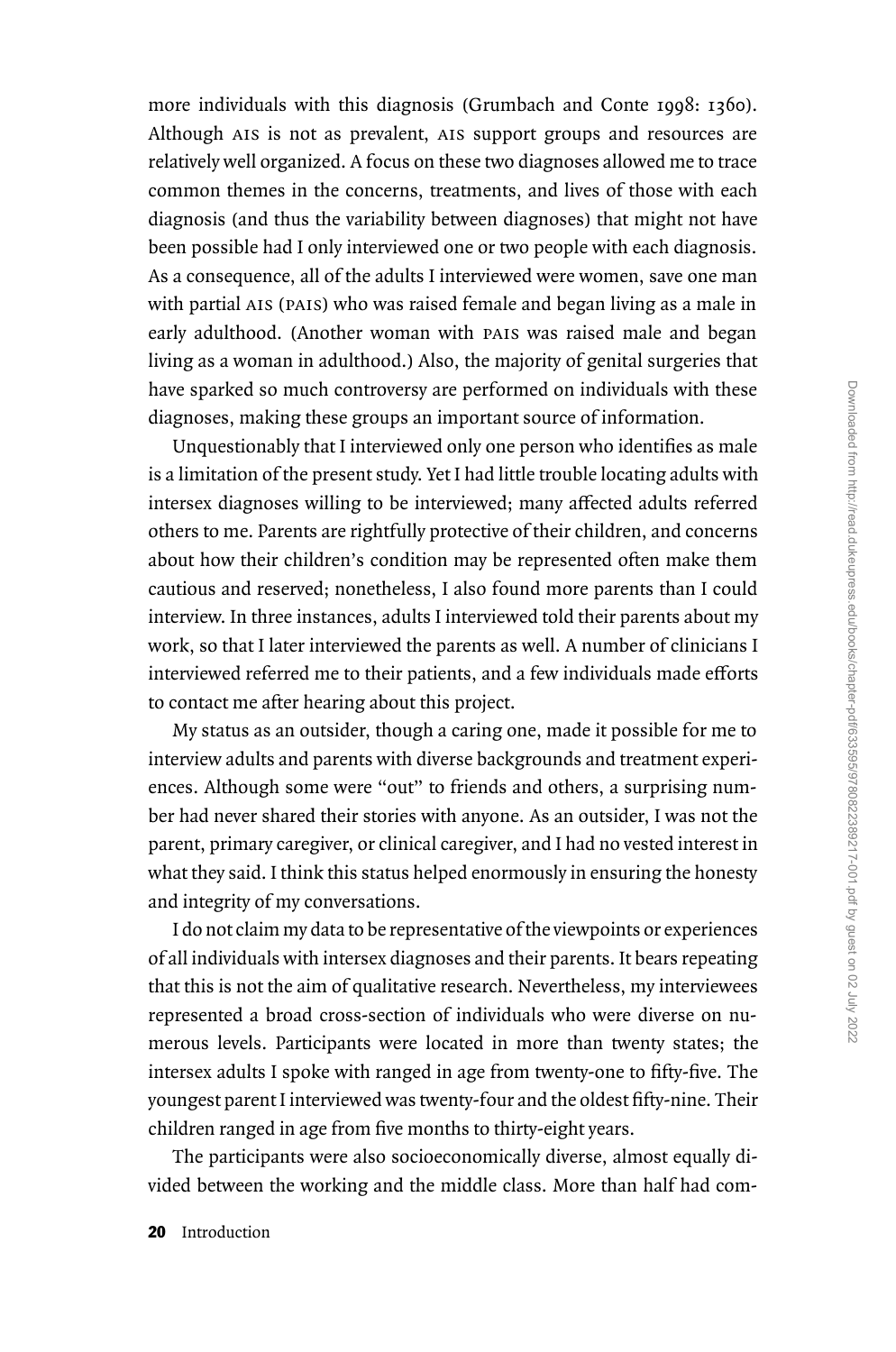pleted college. All families except one had health insurance that covered the treatment of their children. Fewer than half of the participants identify as or are comfortable with the label *intersex* for themselves or (to a lesser extent) their children. Half object to the term and do not use it. Roughly half of the adults with intersex diagnoses that I interviewed have had same-sex sexual experiences; however, they do not necessarily identify as lesbian. Some were uncertain about their sexual orientation. Some have had multiple sexual partners; others have had none. Most have had genital surgery, but several have not. Most parents chose genital surgery for their infants, but some did not. Of those parents who chose surgery, some regretted the decision, while others did not.

I found some common themes striking. For example, adults with intersex diagnoses had similar experiences regarding clinical visits, genital exams, secrecy about their diagnosis and treatment, and shame about their bodies. Many parents spoke of very similar birth and treatment decision-making experiences. In addition, some of the arguments for performing early genital surgery, for example, are frequently echoed by both parents and clinicians. In contrast, arguments for not performing genital surgery were similar among women who have had genital surgery, irrespective of other demographic characteristics.

The current book is not an outcome study in the clinical sense. Nevertheless, I think it offers valuable insights into the treatment experiences of adults and parents. In clinical outcome studies, clinical viewpoints can be privileged. I hope that giving a voice to affected persons and parents may redress this imbalance to some degree.

In addition to conducting interviews, I undertook participant observation at a wide variety of public venues discussing intersexuality. To capture the clinical perspective, I attended (and still do) numerous medical meetings, grand rounds, conferences, and other professional medical meetings. Several clinicians facilitated my access to closed medical meetings. They also provided contacts to other clinicians and patients and informed me of new developments. I attended annual meetings of key medical associations (e.g., of the Lawson Wilkins Pediatric Endocrine Society, the Midwest Pediatric Endocrine Society, the Society for Pediatric Urology, the American Urological Association, and the American Academy of Pediatrics), smaller medical lectures and meetings (e.g., the John Duckett Urology Lectures), grand rounds at numerous teaching hospitals, and meetings of the North American Task Force on Intersexuality (NATFI), as well as some of the meetings of NATFI's Research Protocol Working Group.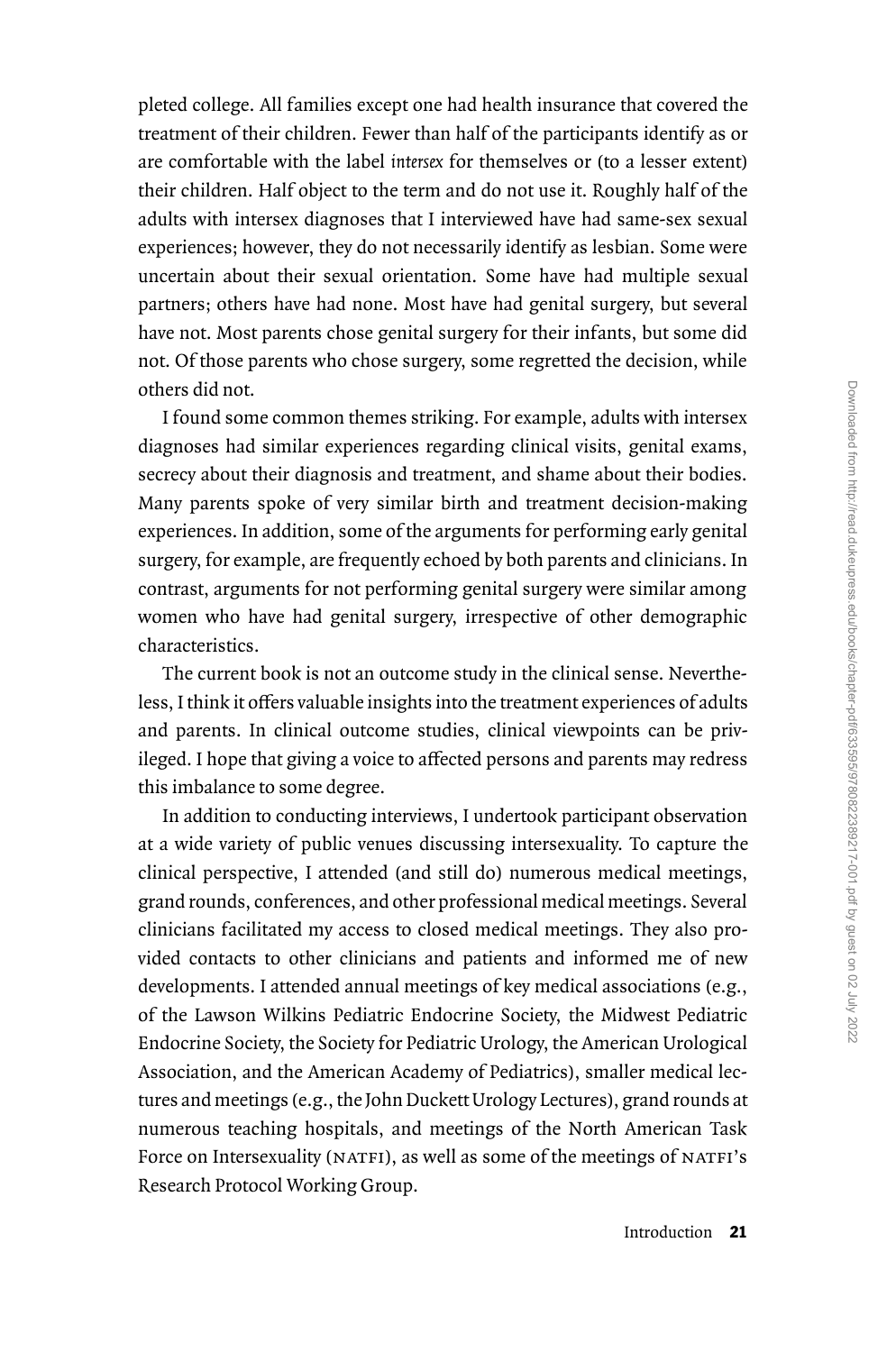To capture the perspective of affected adults and parents, I observed support group meetings, activist fundraisers, everyday operations at isna offices, patient-led grand rounds, intersex human rights awards, many of the meetings of the San Francisco Human Rights Commission, and other functions. I have also tried to keep abreast of the many Web sites and discussion groups for specific diagnoses, parent support groups, meetings, and newsletters.

Finally, I have been immersed in this issue since 1997, when I first began exploring the topic. Much of my time since then has been spent engaged in some aspect of intersexuality. So, in addition to what might be described as formal research, I have spent many hours in informal discussions with other clinicians, parents, and intersex adults whom I did not formally interview but whose perspectives are central to my overall picture of the debates under discussion here. More recently, I have begun giving grand rounds on the topic and presenting my work to diverse audiences, both clinical and nonclinical. My research sites are essentially unbounded, which adds both to the pleasure and the difficulty of ethnographic research.

Despite my attempt to capture the depth and breadth of experience, this study is limited in several important ways. Because I was interested in clinical decision making and parent-clinician interaction, I would have preferred to observe actual clinical encounters at the birth of an infant with an intersex diagnosis. Unfortunately, because of the sensitivity of this issue, and the nature of multisited research, such observations were fraught with difficulties. To compensate for this obvious limitation, I probed repeatedly for specific and detailed instances of clinical problem solving and parents' recollections of this period. Although I strove for racial and economic diversity among those I interviewed, my sample is overwhelmingly white, with only one African American adult. Because of my relatively small sample sizes, my ability to provide in-depth analyses of how understandings, decisions, and experiences are shaped by ethnoracial, class, and socioeconomic factors remains quite circumscribed. Finally, as noted earlier, I interviewed only one individual who identified as male.

#### *Types and Frequency of Intersex Diagnoses*

There are few reliable estimates of the frequency of intersexuality, in part because even the question of what diagnoses should count as intersex remains disputed and controversial. Estimating the frequency of intersexuality would require reconciling what somatic characteristics are strictly male or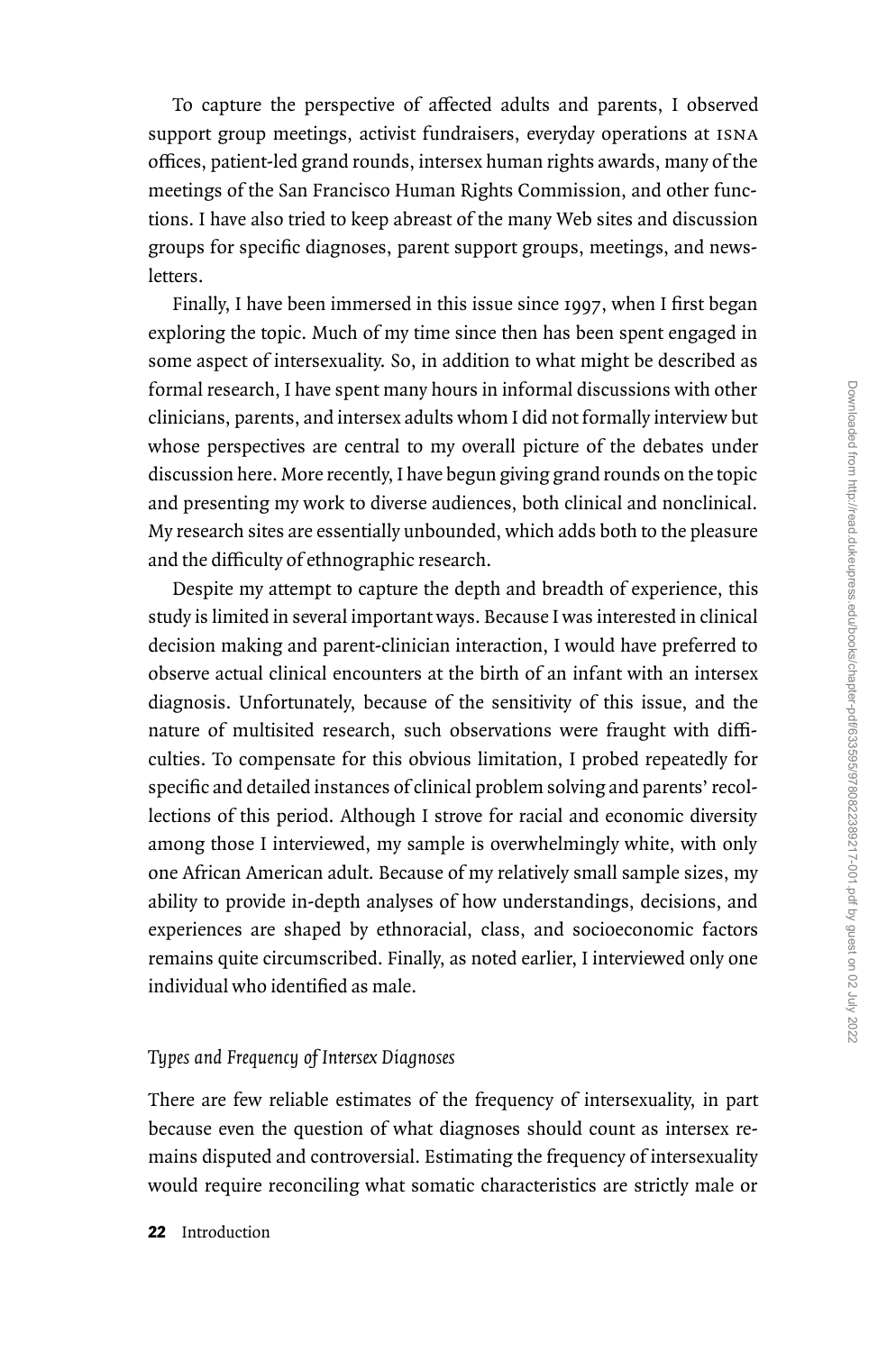strictly female (a task made impossible because few, if any, physical characteristics are exclusive to one sex) and which deviations from this norm count as intersexuality. How small a penis or how large a clitoris count as sexually ambiguous? Does one count sex-chromosome anomalies as intersex in the absence of any apparent external sexual ambiguity? Even with these questions settled it would remain extraordinarily difficult to determine populationbased statistics for intersex diagnoses. In the United States, there is no national census or method for keeping track of intersex conditions.

Despite these difficulties, a few studies have attempted to derive estimates of the frequency of intersex diagnoses.<sup>11</sup> In a meta-analysis using data culled from international studies, the authors conclude that the frequency of all causes of ''non-dimorphic sexual development'' may account for 1.7 percent of all live births and that roughly the same percentage of the population may undergo genital surgery (Blackless et al. 2000: 159). Elsewhere, one of the authors writes that those who undergo genital surgery may be between one in one thousand and one in two thousand live births (see Fausto-Sterling 2000). Both statistics have been widely repeated in the lay press, as well as in academic and scientific articles.

Some believe these statistics are overinclusive, including infants with diagnoses that many would not consider intersex. One critic, Leonard Sax, argues that the common definition of intersex as any ''individual who deviates from the Platonic ideal of physical dimorphism at the chromosomal, genital, gonadal, or hormonal levels'' (Blackless et al. 2000: 161) is too broad and includes, as its own authors acknowledge, individuals who present no symptoms or outward signs at birth (Sax 2002). He argues for a more ''clinically focused'' definition restricted to conditions in which the phenotype (outward, physical characteristics) is not classifiable as either male or female, or in which the chromosomal type (e.g., 46,xx) is inconsistent with phenotype. According to Sax, the problem with the estimate by Blackless et al. is that individuals with the five most common diagnoses (late-onset cah, vaginal agenesis, Klinefelter and Turner syndromes, and other non-xx and non-xy karyotypes) are very rarely born with ambiguous genitalia and should not be considered intersex. Sax counters that only about two in every ten thousand infants are born with atypical genitals (Sax 2002). $12$ 

The most common intersex diagnosis is CAH, an inherited condition affecting the adrenal glands.<sup>13</sup> The most common form of CAH is 21-hydroxylase deficiency, which has varying degrees of severity. Classical CAH, the most severe form, is typically detected at or soon after birth, and it occurs in approximately one in fifteen thousand births. Nonclassical cah (ncah), the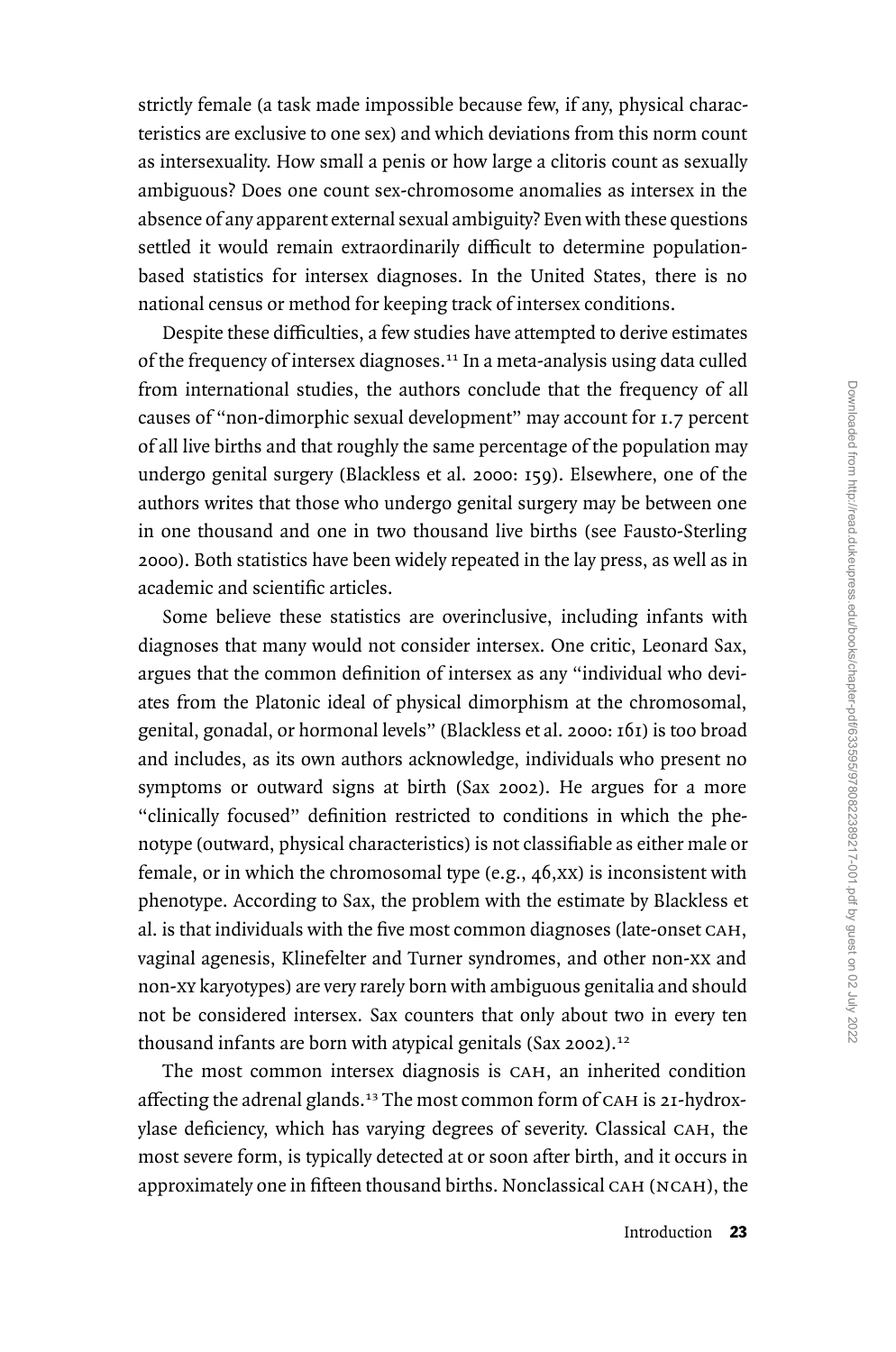milder form, which may cause symptoms at any time from infancy through adulthood, is much more common than classical CAH and affects somewhere between one in one hundred to one in one thousand in the general population. The wide range is due to its higher frequency in some ethnic groups, such as those of Ashkenazi Jewish background.

A well-respected clinician and researcher argues that of the total estimate of 1.7 intersex births per 100 live births, 87 percent are due to the inclusion of individuals with late-onset or nonclassical CAH, who are not born with atypical genitalia, and also of infants with diagnoses such as Klinefelter and Turner syndromes, who are very rarely born with atypical genitalia. He argues that if one deducts these three diagnoses, the rate drops to one in one thousand live births, still based on very shaky estimates (Heino Meyer-Bahlburg, personal communication, April 12, 2002).

The second most common intersex-related diagnosis, AIS, occurs in individuals with a 46, xy karyotype. People with AIS have a functioning Y chromosome (and therefore no female-typical internal organs), but a mutation on the X chromosome renders the body's tissues (including genitals) completely or partially insensitive to the androgens the body produces. Depending on the degree of residual sensitivity to androgens, ais will either be complete (CAIS) or partial (PAIS). In a fetus with an XY karyotype who does not have ais, the genitals masculinize under the influence of androgens. In the case of cais, the external genitalia take a female form, whereas in pais, the appearance of the external genitalia ranges along a spectrum from male typical to female typical. Because AIS is a condition that affects androgen receptors, individuals have testes with the normal production of testosterone and a conversion to dihydrotestosterone, but the body cannot use the androgens the testes produce, and thus genital development is redirected. Another hormone produced by the fetal testes suppresses the development of female internal organs: thus individuals with ais do not have fallopian tubes, a uterus, or an upper vagina. Data on the frequency of AIS in the United States are not currently available; however, the best available estimates suggest an AIS incidence of approximately I case per 20,400 infants with  $46$ , XY karyotype.<sup>14</sup>

For many intersex diagnoses, prenatal diagnosis is rare either because it is not possible or not indicated. (If testing is possible it is often not done unless there is a family history of the condition.)<sup>15</sup> One route to prenatal diagnosis is fetal imaging. An ultrasound may occasionally reveal genital and gonadal atypicalities, but it cannot determine whether a fetus is likely to have an intersex diagnosis.<sup>16</sup> Amniocentesis, the sampling and analysis of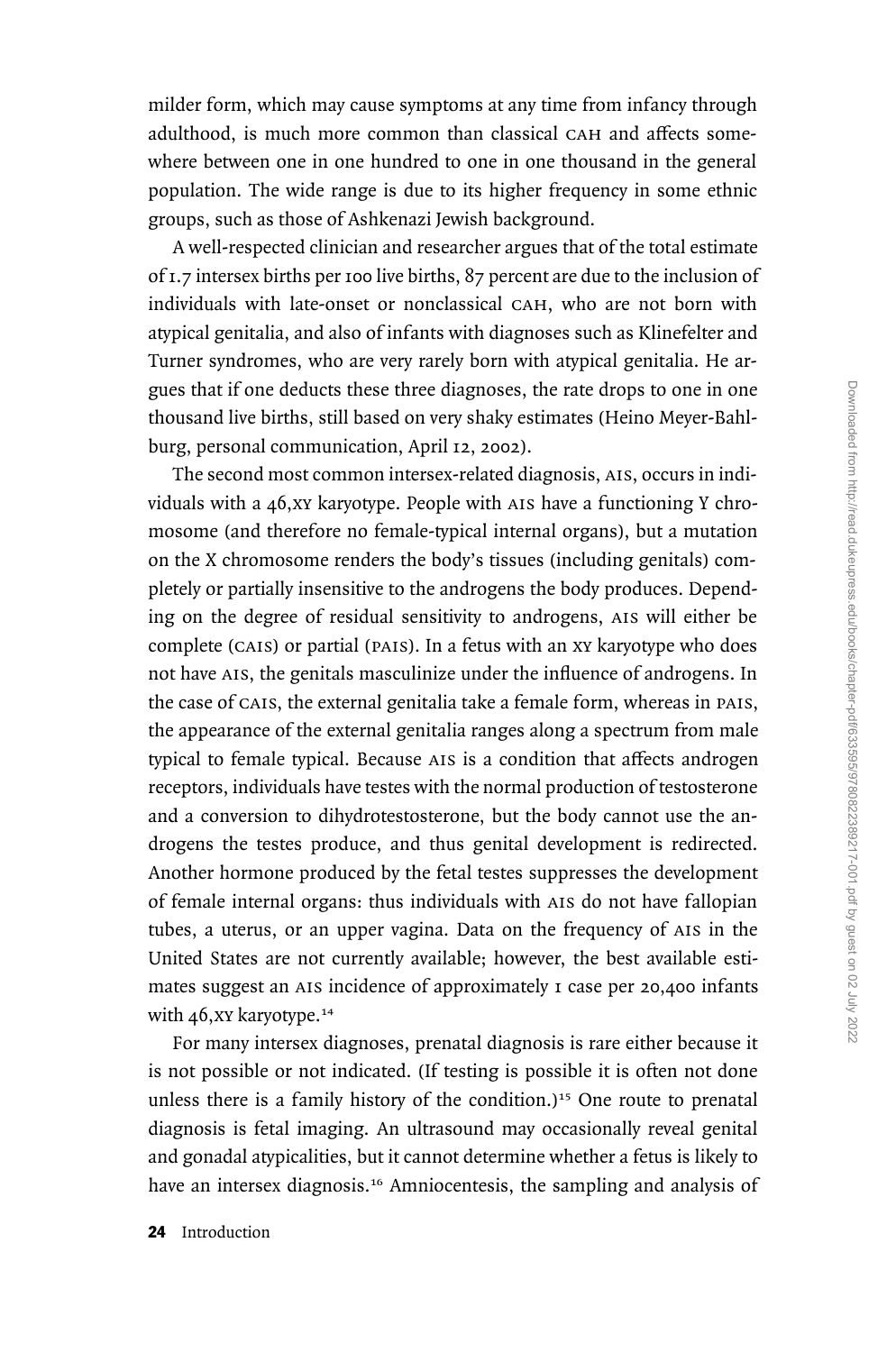amniotic fluid usually performed between the fifteenth and twentieth week of pregnancy, allows for a prenatal diagnosis of nearly all chromosomal atypicalities (but not all genetic ones). Because it carries a small risk of miscarriage (roughly one in two hundred), as well as the risk of nonfatal physical damage to the fetus, it is usually offered only to pregnant women with an elevated risk of chromosomal or genetic birth conditions.<sup>17</sup> Risk factors include maternal age and a previous child or pregnancy with a birth defect. The lateness of the test makes any decision on keeping the fetus fraught with difficulties and has ethical charges as women are put in the position of judging the quality of their fetuses and thus the standards for entry into the human community (Rapp 1999: 3).

At present, even if they are aware of an elevated risk of a child having such a condition, parents and clinicians have only limited and imperfect options for prenatal intervention. If CAH is known to run in a family, the mother may be treated with dexamethasone (DEX), a powerful steroid. It replaces the cortisol the fetus with CAH does not produce, thereby reducing the production of excess androgen by the fetal adrenal glands, with the hope of reducing genital masculinization in affected female fetuses. For this therapy to arrest virilization, it must be administered throughout the pregnancy, starting early in the first trimester.<sup>18</sup> At this stage, however, many women may not know that they are pregnant, much less the karyotype (or genotype) of their fetus. Moreover, the treatment itself may complicate diagnosis. Prenatal diagnosis of CAH due to 21-hydroxylase deficiency by amniocentesis is not possible if DEX has been administered because it suppresses the levels of the steroid that are measured for diagnosis. To use amniotic fluid for prenatal diagnosis, the woman must discontinue DEX for about a week prior to the amniocentesis. Clinicians have more recently turned to genetic tests to determine the diagnosis as a way to avoid this interruption.

This steroid also has a number of undesirable side effects for the mother, and the long-term safety of the treatment on the fetus remains uncertain. Because, statistically, only one in eight fetuses will be an affected female if both parents are known carriers, seven of eight pregnancies may be treated unnecessarily. As a result, treatment with DEX is hotly debated. Clinicians therefore recommend accurate genetic testing to minimize unnecessary treatment.

Yet because of the current limitations of prenatal testing, the birth of a child with an intersex condition typically comes as a complete surprise to first-time parents and their clinicians. This may change dramatically in the coming decade as genetic testing is refined and streamlined. With the pos-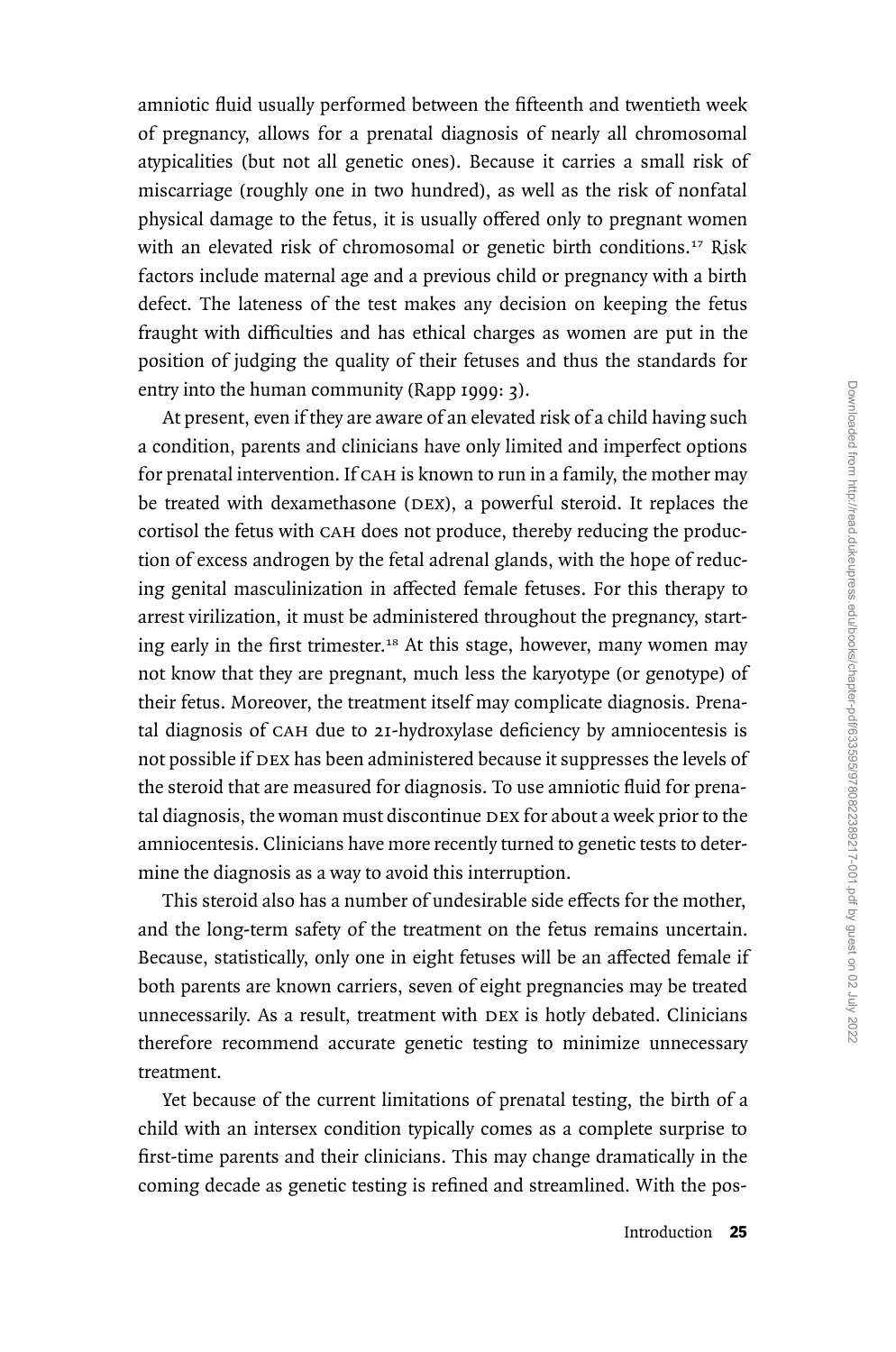sibility of cheap and easy early-detection home pregnancy tests and minimally invasive prenatal genetic testing as a routinized standard of prenatal care, some have conjectured that fetuses with intersex diagnoses will increasingly be aborted.

#### *Overview*

I have divided this book into three parts. Part 1 begins with a chapter discussing the history of understandings of and the treatment for intersexuality, examining the complex technological and social developments that shaped and transformed it. Chapter 2 traces the development of the traditional treatment paradigm starting in the 1950s, while chapter 3 introduces the contemporary controversies.

Part 2 marks the beginning of the ethnographic portions of the book and explores contemporary medical treatment practices and decision making. In chapter 4 I explore how clinicians and parents locate sex when the typical markers of sex are absent or ambiguous. This discussion necessarily examines the factors clinicians think important for the development of gender identity. Debates about intersexuality reveal normative ideas not only about gender but also about sexuality. In chapter 5, I examine how beliefs about supposedly normal masculine and feminine sexual desires and behaviors figure into gender assignment and surgical treatment decisions made by parents and clinicians for intersex infants. Numerous assumptions about sexuality and its relationship to gender are embedded in and drive treatment practices for intersexuality, including the belief that heterosexuality is the natural sexuality and thus the correct sexual outcome for these infants, and that penile-vaginal intercourse functions as the exclusive heterosexual sexual act. As a result, genital surgery seeks to produce genitals that not only match the sex of the infant but that also enable or preclude certain sexual acts and thus certain ways of being.

Intersexuality combines scientific and technical practice with lived experience. Despite temptations to privilege either clinical authority and technology or the experiences of adults with intersex diagnoses, I endeavor to show how these aspects are tightly and crucially intertwined. I am interested in how clinicians, as pragmatic thinkers, individualize social issues, how they both constitute and transform gender, and how their ideas about gender influence their treatment decisions. When I question these decisions, my aim is not to deny the relevance of somatic traits or of the material markers and signifiers of sex, nor to make light of what individuals and families